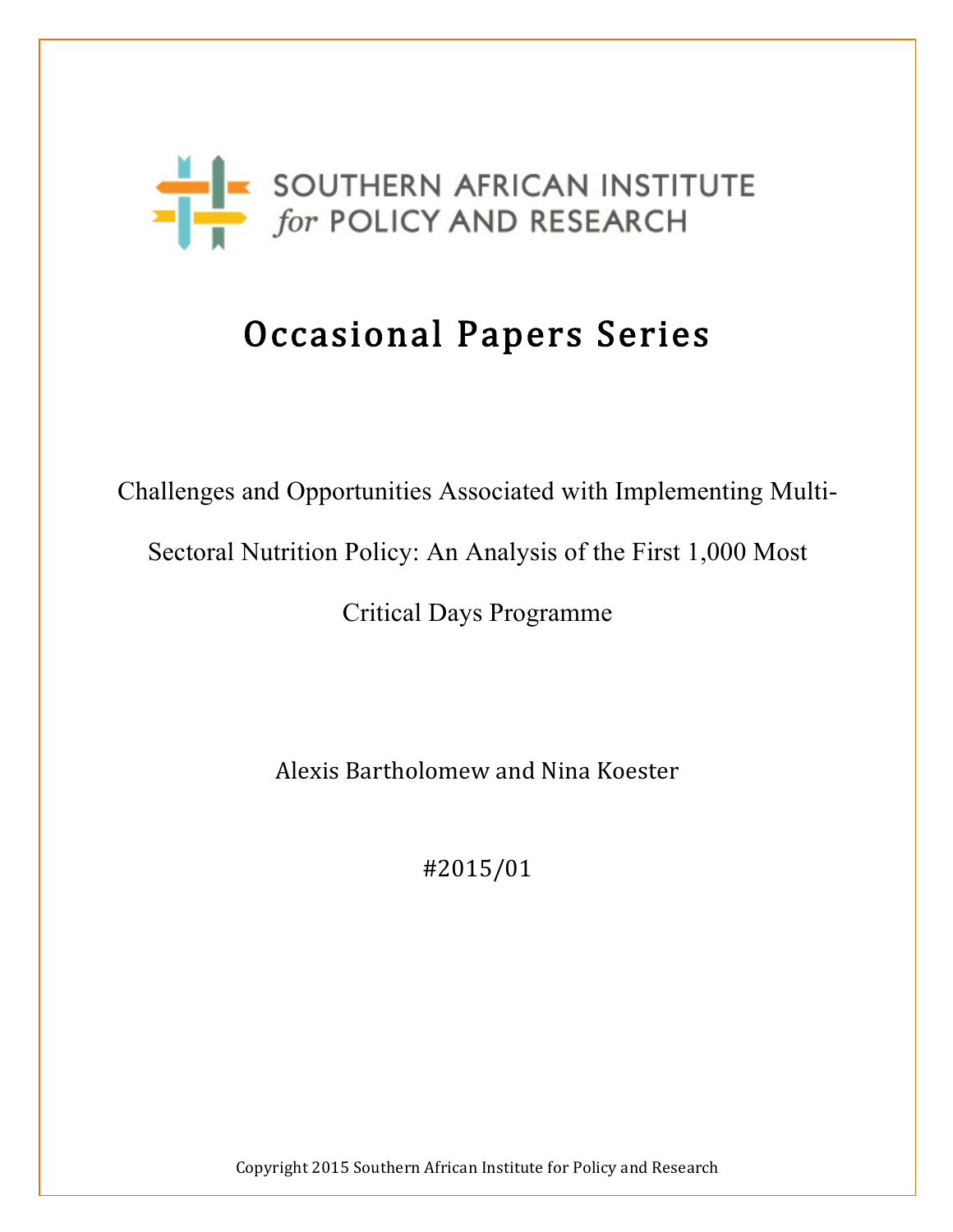# **Abstract**

Advocates of proper nutrition and diet diversification have struggled to bring issues of malnutrition and growth stunting to the forefront of the political agenda. Although some progress has been made, it is clear that both maternal and child health require continuing attention. Gaining attention recently is the idea that nutritional issues should be addressed in a multi-sectoral manner, bringing together various relevant partners to work comprehensively towards reducing stunting. This paper explores the multi-sectoral approach used in the First 1,000 Most Critical Days Programme implemented in Zambia in 2013 to address pertinent challenges that have arisen during implementation thus far. Through a series of interviews with focal point personnel from four of the five key line ministries, members of relevant NGO's, and individuals from DFID and CARE Zambia, we were able to further understand what has either helped or impeded activities from reaching full potential. With an understanding of relevant stakeholders and their respective involvements in the programme, it becomes apparent that inter-sectoral coordination is contingent on a holistic understanding of the First 1,000 MCDP, an ability to contextualise nutrition within each players professional role, and logistics that consider the diversity of needs. Such findings lead us to conclude that the physical location of the coordinating body is less important than creating internal strength to foster compliance, an option addressed through the development of other mechanisms.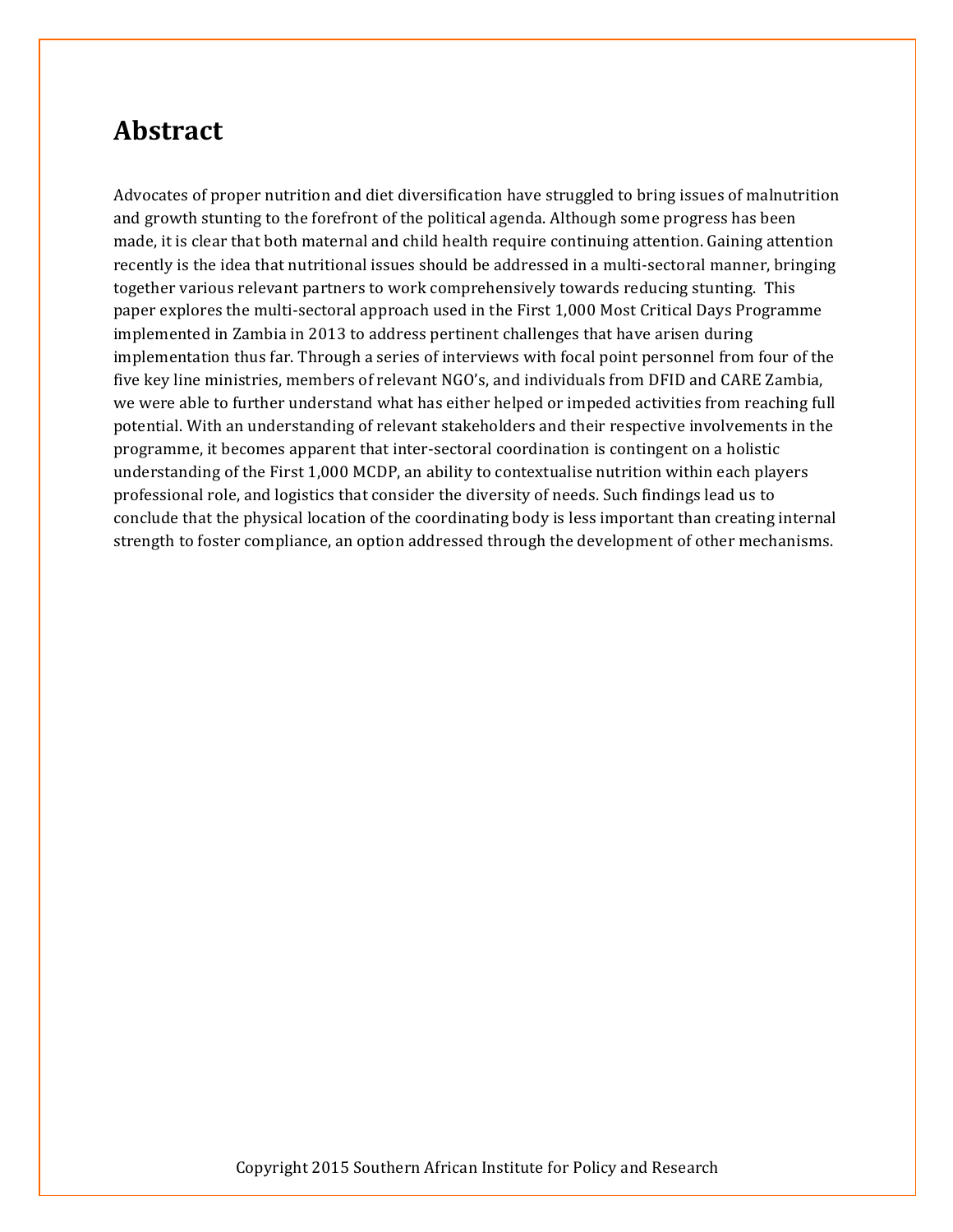# **Acronyms**

| Department for International Development                      |
|---------------------------------------------------------------|
| First 1,000 Most Critical Days Programme                      |
| International Institute of Tropical Agriculture               |
| <b>International Review Board</b>                             |
| Ministry of Agriculture and Livestock                         |
| Ministry of Community Development and Mother and Child Health |
| Ministry of Local Government and Housing                      |
| Ministry of Education                                         |
| Ministry of Finance                                           |
| Ministry of Health                                            |
| Nutrition Association of Zambia                               |
| <b>Nutrition Enhancement Programme</b>                        |
|                                                               |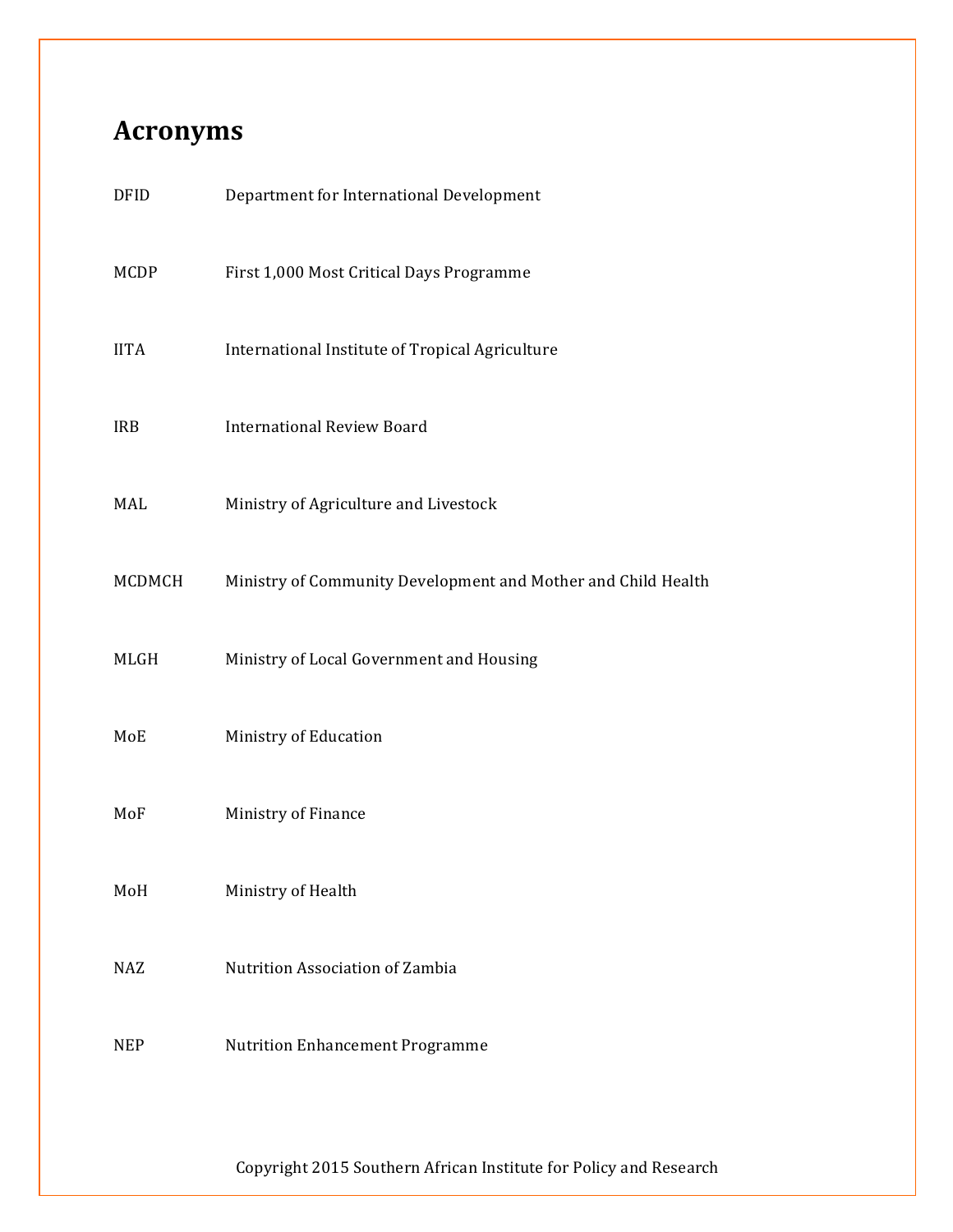| <b>NFNC</b>  | National Food and Nutrition Commission               |
|--------------|------------------------------------------------------|
| <b>NFNSP</b> | National Food and Nutrition Strategic Plan           |
| <b>PAM</b>   | Programme Against Malnutrition                       |
| <b>SIDA</b>  | Swedish International Development Cooperation Agency |
| <b>SUN</b>   | <b>Scaling Up Nutrition</b>                          |
| <b>WFP</b>   | World Food Programme                                 |
| <b>WHO</b>   | World Health Organisation                            |
| <b>WVI</b>   | World Vision Incorporated                            |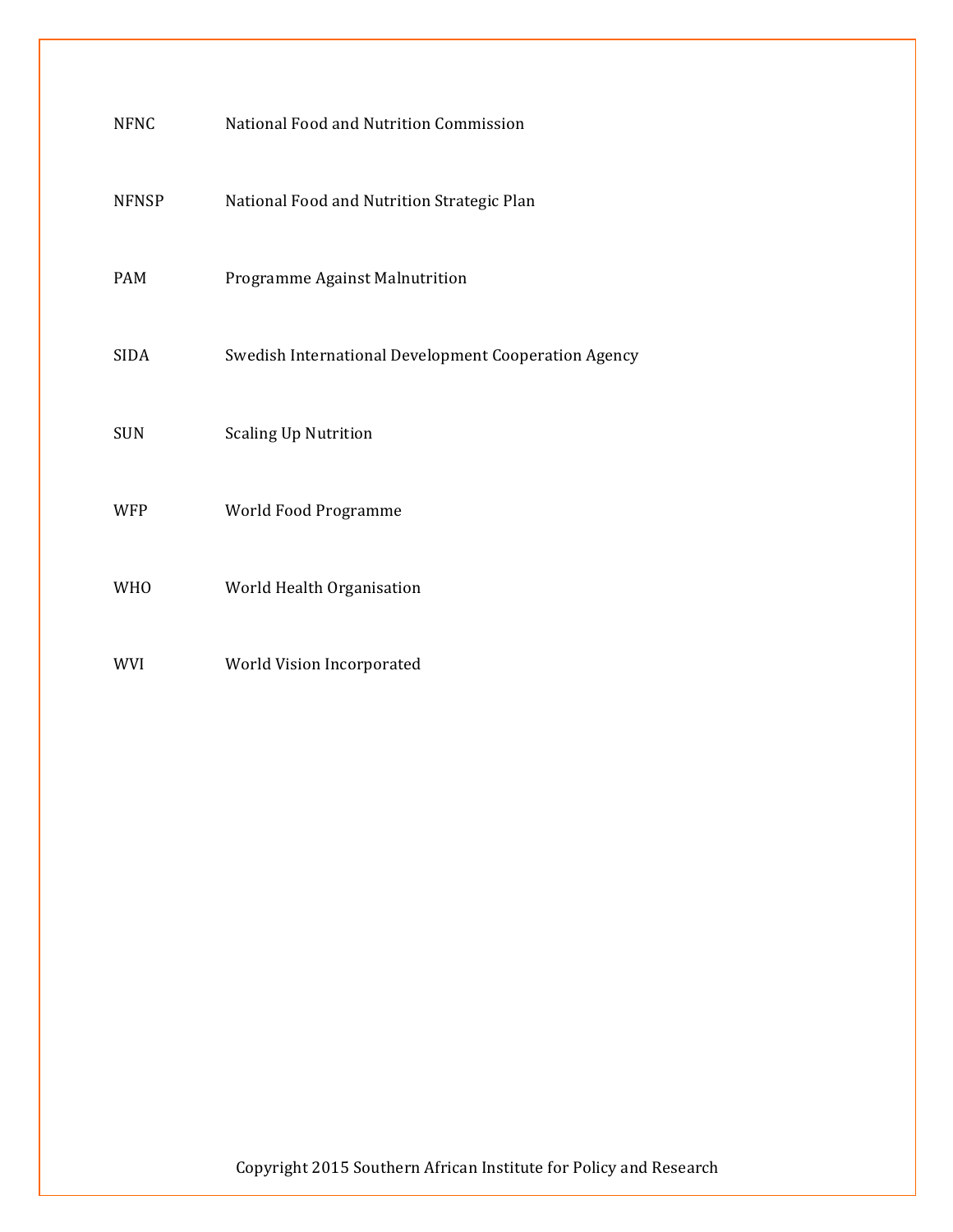# **Introduction**

In recent years, Zambia has been branded as a country well suited to adopt and implement a programme like the First 1,000 Most Critical Days Programme (First 1,000 MCDP), built upon a multi-sectoral foundation, for reasons such as political stability, accessible natural resources, and a vision of poverty reduction and economic growth (Harris et al. 2011). Moreover, the allowance of the SUN Fund has made conquering malnutrition an even more realistic task.

This paper is founded on the findings of a two-month study conducted in Lusaka, Zambia, which aimed to gather a myriad of perspectives on the multi-sectoral approach used to address malnutrition. Interviews were conducted with relevant stakeholders, ranging from funding partners of the SUN fund to NGOs operating on the ground, at implementation level. It is likely that the feedback stakeholders offered was influenced by their respective position in the hierarchical structure. However, themes were still identified amidst these diverse responses, and were then organized into categories of opportunity and positive change, and challenges to implementation. It became clear during analysis of our results that although most people agree with collaboration under the multi-sectoral agenda, it is difficult to fully harvest the potential the programme has to offer due to certain unexpected challenges.

The remainder of this paper is as follows: We first provide a comprehensive background on the adoption of the multi-sectoral approach to malnutrition and the creation of the First 1,000 MCDP, then describe our research methodology and present the results. Finally, we discuss the concerns of major players, and conclude that as the coordinating body, relocating the NFNC is less important than building up internal strength to foster compliance. Ultimately suggesting greater emphasis be placed on developing the intellectual infrastructure of cooperating partners during planning and initial implementation, and the creation of specific positions within each ministry to supplement the coordinating role of the NFNC, further ensuring the continuation of the nutrition agenda indefinitely.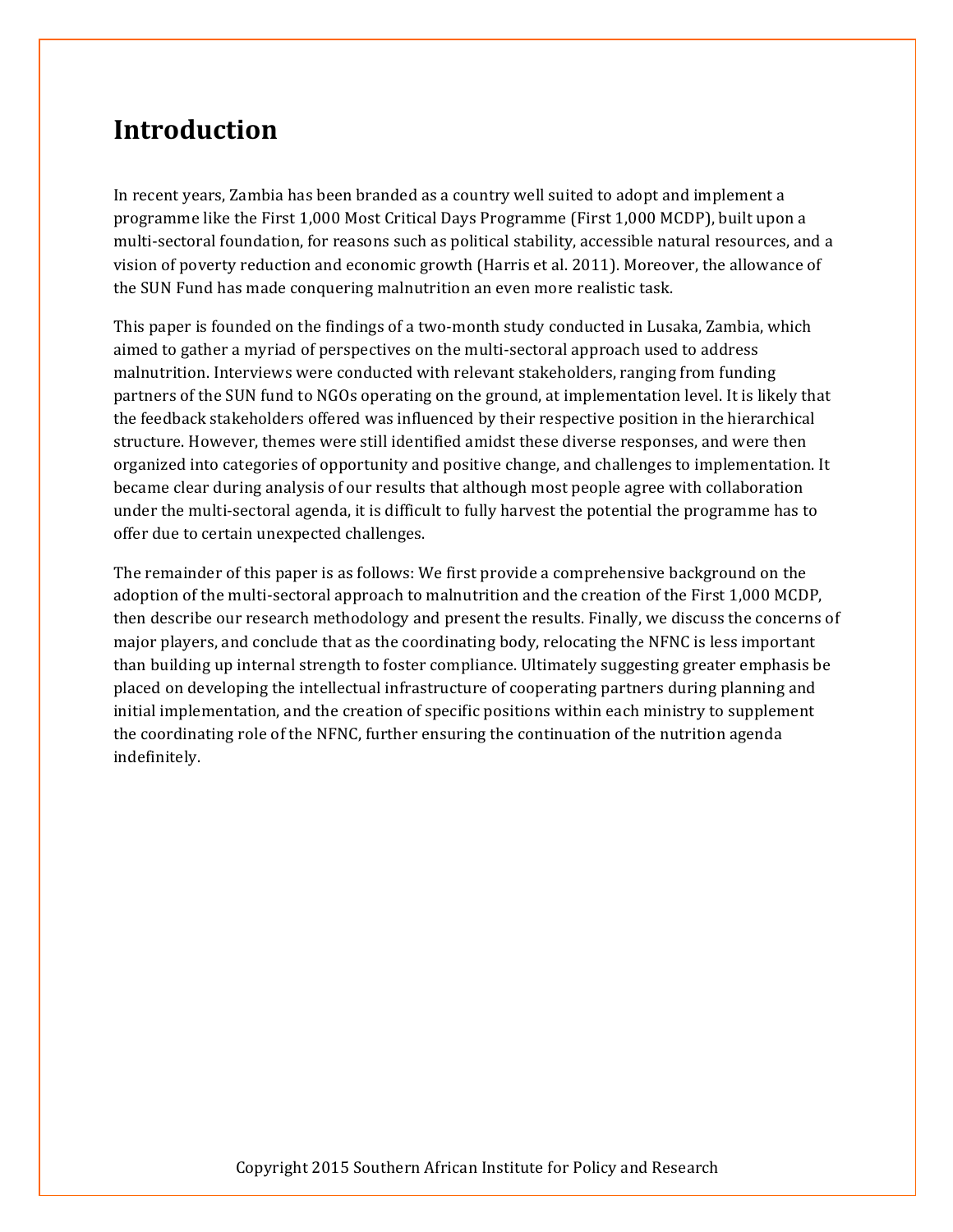# **Background**

#### **The Transition to a Multi-Sectoral Agenda**

For many years, advocates of proper nutrition and diet diversification have struggled to bring the issues of malnutrition and growth stunting to the forefront of the political agenda in Zambia. According to the Zambia Demographic and Health Survey Preliminary Report from September 2014, the rate of stunting in children under five years was at 40%, which is an improvement from 53% in 2001-02 and 45% in 2007. The country is aware of the severity of the issue and has been for some time, as exemplified by the National Food and Nutrition Act, passed in 1967, which established the National Food and Nutrition Commission, currently positioned under the MOH. Nevertheless, stunting continues to impede proper development of too many children for a country that has experienced "middle-income" economic growth in recent years according to the World Bank, 2012.

Although many people have identified a need for change, Zambia has been relying heavily on the Ministry of Health to address and fix a problem that requires expertise found outside of the MoH. Based solely on the immediate causes of malnutrition, notably inadequate food intake and disease, it makes sense to allocate responsibility to the MoH. However, the underlying causes of malnutrition point to the need for collaboration, as the underlying causes include food and nutrition security, care and feeding practices, health, healthy environment, water and sanitation, and education (Nutrition Landscape Analysis). People began to realise that the way business was handled – treating health separate from agriculture, for example – was not assuring detection of the underlying factors of the problem.<sup>1</sup> It became evident through analysis of affairs within Zambia and case studies of other African countries, that there was a need for a programme that mandates multi-sectoral participation by deliberately distributing responsibility to those who are most suitably equipped with the knowledge and resources to tackle each underlying cause.

Thus, in 2011, the Ministry of Health was split into the MoH and the Ministry of Community Development and Maternal and Child Health with the intention of the latter working more closely to the ground and maintaining a stronger focus on stunting. The idea behind this adjustment in governmental structure was not lost after the split. The addition of another specialized ministry launched a crusade for a programme that incorporated the same ideals and utilized the scope of capacity available.

 

<sup>&</sup>lt;sup>1</sup> Interview with Mr Freddie Mubanga on July 9, 2015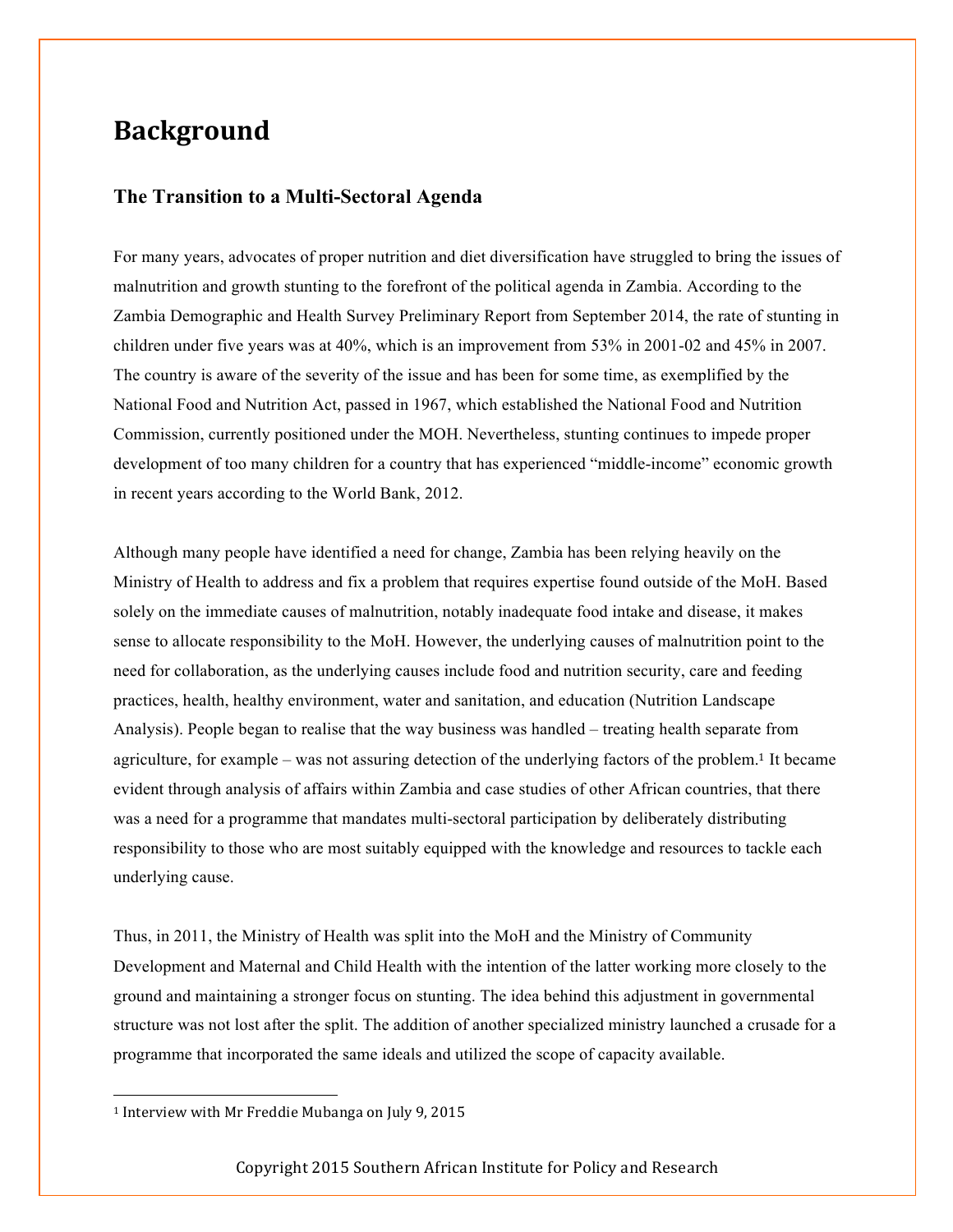When management of the NFNC decided that nutrition was officially considered a public health problem, the five key line ministries were then encouraged to work similarly toward a common goal. They experienced high levels of consult, and one of the key recommendations was directed at developing a common strategy that targeted stunting in a plan to operationalise policy that was not previously acted upon.<sup>2</sup> Consequently, the First 1,000 Most Critical Days Programme was created and set to launch in 2013.

#### **Development of the First 1,000 Most Critical Days Programme**

The First 1,000 Most Critical Days Programme was developed by the National Food and Nutrition Commission (NFNC), in response to the high rates of malnutrition that became evident in the 2007 National Demographic Survey. This programme focuses on the importance of ensuring adequate nutrition from conception through a child's second birthday in alignment with the first thousand days concept, which emphasizes the importance of maternal health as a critical determinant of a child's nutritional status. Foetal development is highly dependent on the mother's nutritional status, suggesting that if she is malnourished throughout pregnancy she is more likely to deliver a low birth weight baby. Further emphasis is placed on exclusive breastfeeding for the first six months of life, and again requires adequate maternal nutritional status in order to comply. Following the six-month period, attention shifts to the introduction of complementary foods and proper feeding practices to ensure the child continues properly along the development trajectory. After two years of age, a child becomes far less dependent on his/her mother for meeting food demands because of the gained ability to articulate hunger, and feed him or herself. The First 1,000 MCDP operates with the understanding that if a child is chronically malnourished within his or her first two years of life, the effects are largely irreversible, ultimately perpetuating the cyclic nature of malnutrition, and is appropriately oriented towards this vulnerable population.

Using this as the framework for programme development, the First 1,000 MCDP is broken into five strategic areas to develop institutional capacity to incorporate nutrition, promote proper maternal, infant and young child feeding practices, facilitate coordination and communication to maximize intended impact, and to implement monitoring and evaluation mechanisms for assessing effectiveness of interventions. As a whole, this programme is intended to restructure the approach to fighting malnutrition, through an aligned national agenda dependent on collaboration.

 

<sup>&</sup>lt;sup>2</sup> Interview with Mr Freddie Mubanga on July 9, 2015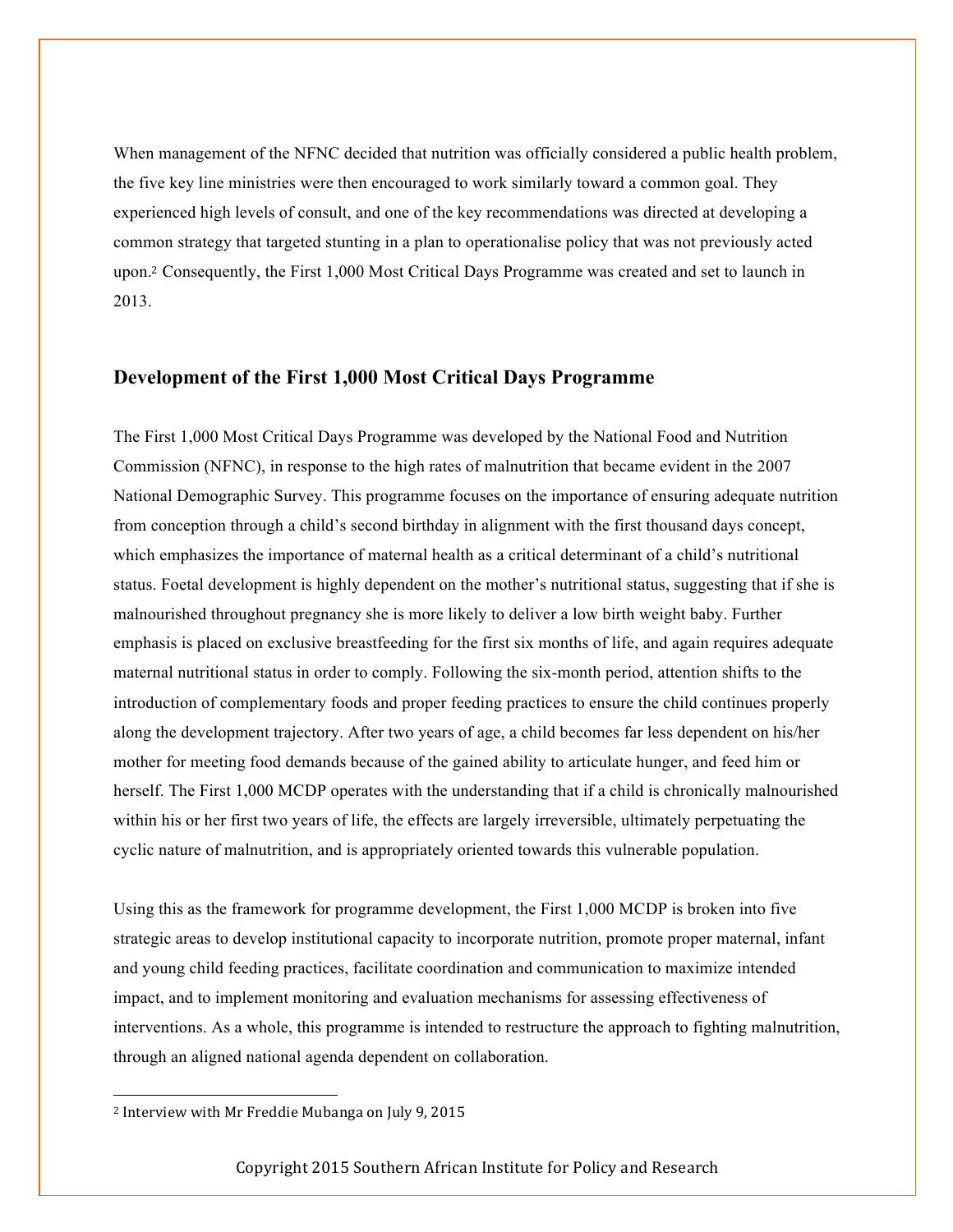#### Strategic Area 1: Policy and Coordination

Policy and Coordination hinges on the ability of the NFNC to maximize its institutional capacity as a coordinating body. Their role in this Strategic Area is to advocate for the importance of nutrition as a component in the national agenda, coordinate national level line ministries, and organise efforts within the national level government, orienting all national government actors in the same direction. The NFNC is the principal implementer of all activities in Strategic Area 1, and predominantly collaborates with other key line ministries and NGOs at the national level throughout each intended activity.

#### Strategic Area 2: Scaling Up Priority Interventions

Priority Interventions Across Sectors to Reduce Stunting is focused on the creation and implementation of initiatives that address specific components of malnutrition, and ensure that adequate attention is paid to the various underlying causes of malnutrition. Each activity is designed to supplement the work of another, in an effort to avoid curriculum coverage gaps and overlaps. Strategic Area 2 is comprised of the following five intervention areas: 1. development of an integrated maternal, infant and young child feeding operational strategy; 2. improved nutrition during pregnancy; 3. improving nutrition during first six months of infancy; 4. nutrition in early childhood (6-24 months); 5. and additional strategies. Each of these intervention areas employs ministries and NGOs to work towards the betterment of the situation within their designated intervention area through a series of coordinated activities.

#### Strategic Area 3: Institution and Capacity Building

Institution and Capacity Building addresses the lack of trained nutrition professionals throughout the field. The activities in this area seek to increase training for pre-service and in-service delivery of nutrition services, incorporate nutrition positions for qualified nutritionists as advisors into each ministry, and ensure adequate competencies for those providing nutritional services at national, provincial, and district level.

#### Strategic Area 4: Communication and Advocacy

Communication and Advocacy seeks to create "ownership, commitment, and participation by the whole nation" to a new understanding of nutrition as a priority. This strategic area intends to "increase knowledge among policy makers and other stakeholders on the prevention of stunting," as well as improve knowledge at the household and familial levels, with particular emphasis on women of childbearing age. Ultimately, activities target positive behavior change to prevent stunting in children.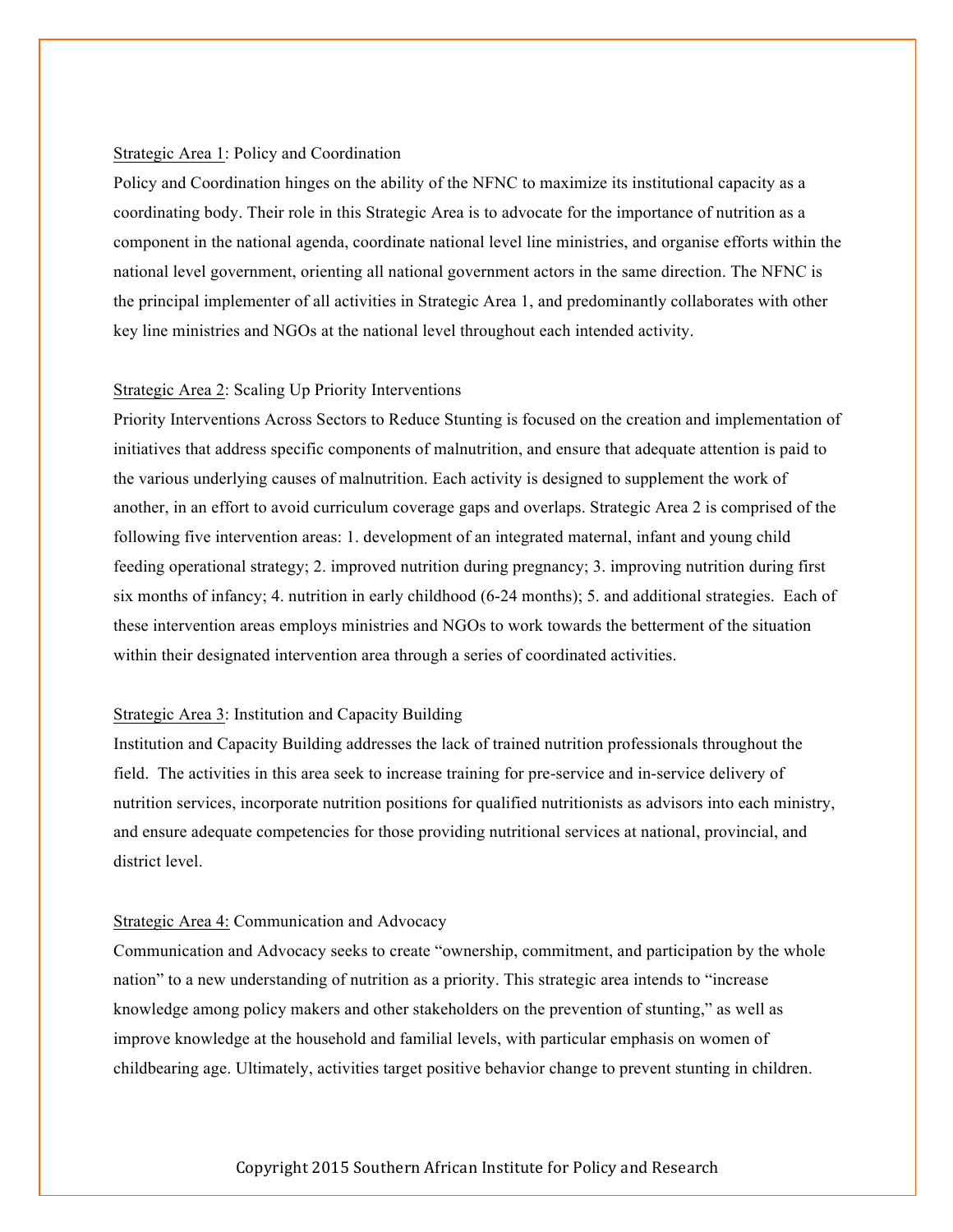These activities rely on the use of media channel campaigns to disseminate a coherent message throughout the country, in addition to specific interventions targeting women of child-bearing age.

#### Strategic Area 5: Monitoring and Evaluation, Operational Research

Research exists to align monitoring and evaluation systems for initiative effectiveness at the national, provincial, district, and household level. The operational research component of the project framework supports organisations and institutions conducting projects that provide critical information on various components of the First 1,000 MCDP. With the intention of incorporating the results into implementation strategies, research topics are predominately focused on addressing interventions in Strategic Area 2, ranging from biofortification of staple crops to micronutrient supplementation and growth monitoring. Further insight into these questions will guide activity planning and operationalisation in subsequent years of the First 1,000 MCDP.

#### **Funding the Programme**

The First 1,000 MCDP was scheduled to begin in 2011, lasting until 2015 in a funding agreement between Scaling Up Nutrition (SUN), CARE International—Zambia, the Nutrition Association of Zambia (NAZ), Concern Worldwide, and the Government of the Republic of Zambia. SUN compiled funds from DFID, Irish Aid, and Swedish International Development Cooperation Agency (SIDA) into the SUN Fund, to support the implementation of the First 1,000 MCDP. CARE International—Zambia, in partnership with NAZ, and Concern Worldwide wrote the proposal to the SUN Fund for the First 1000 MCDP, for which they were awarded 27 million USD. CARE was designated as the management unit of the SUN Fund, and also agreed to provide technical support to the involved actors throughout the process. The following table depicts the relevant stakeholders, the distribution of the SUN Fund amongst them, and their hierarchical levels of involvement.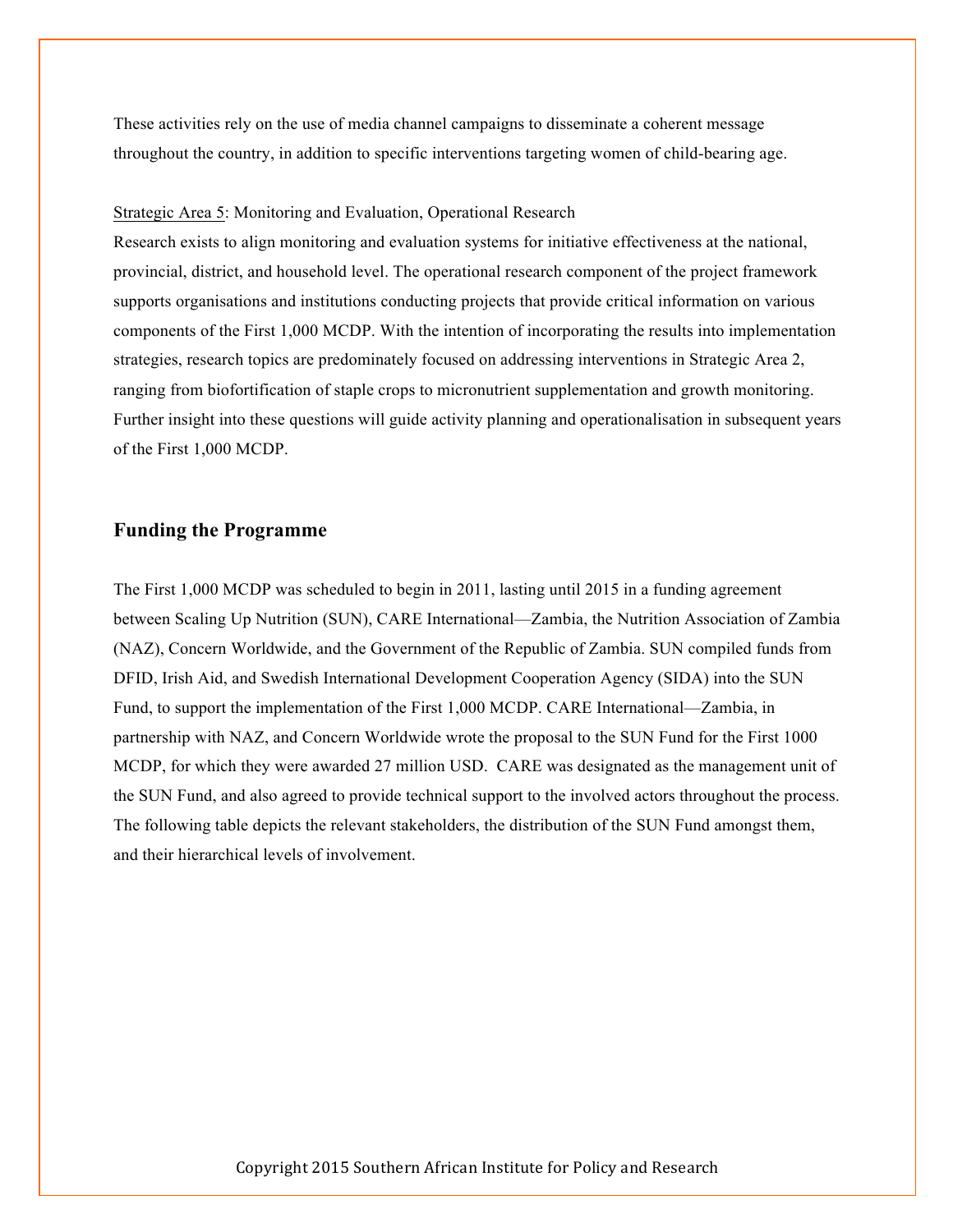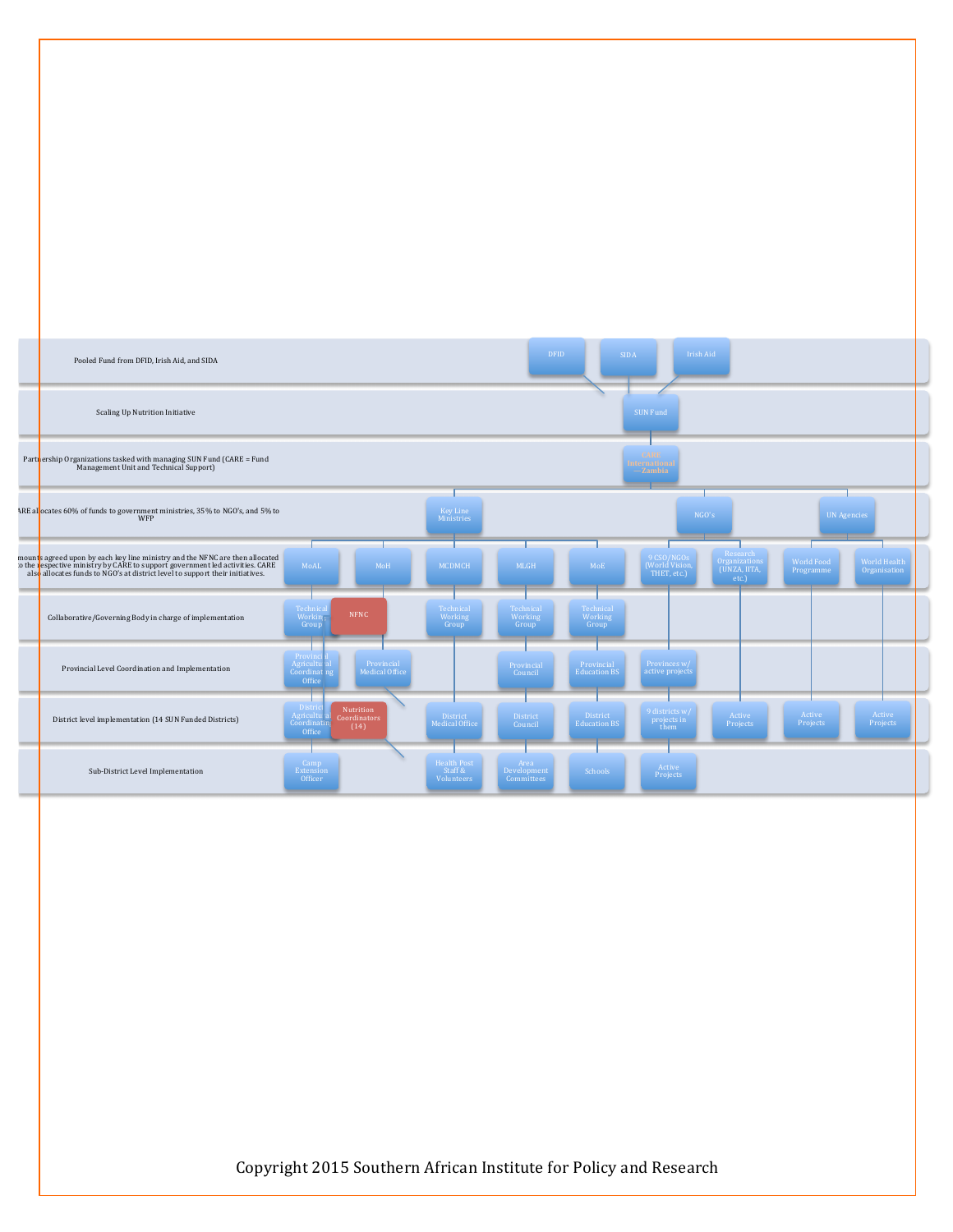Chart 1. This chart does not incorporate the intricacies of relationships and partnerships between stakeholders, but rather outlines the monetary trajectory of the SUN Fund. Source: (Bartholomew & Koester, 2015)

Additionally, funds are allocated based on who is noted as being the "principal implementer" of each key activity outlined in the strategic areas. Essentially, annual work plans are drawn up by each of the five key line ministries, and sent to the NFNC for review. When they have reached an agreement, CARE allocates funds to each ministry supporting their activities. In addition to funding the key line ministries, CARE directly supports NGO activity implementation at district level—35% of the SUN Fund is allocated to CSOs, NGOs, and research institutions. The SUN Fund lastly serves to support UN Agencies. Following proposal approval, the WHO and WFP received funds from CARE.<sup>3</sup>

While the programme was originally scheduled to conclude this year, disbursement of funds did not begin until late in 2014, calling for a proposal to extend the programme for an additional two years. In what follows, we will build on the foundation established by Harris and Drimie (2012), to both address what contributed to the failure to comply with the preliminary timeline of implementation, asking whether or not the multi-sectoral approach used was a hindrance or a facilitating factor in this instance, and provide subsequent suggestions to alleviate some of the challenges faced in the initial round of implementation.

 

<sup>&</sup>lt;sup>3</sup> Interview with Mr Oliver Wakelin, CARE Country Director, on 24 July 2015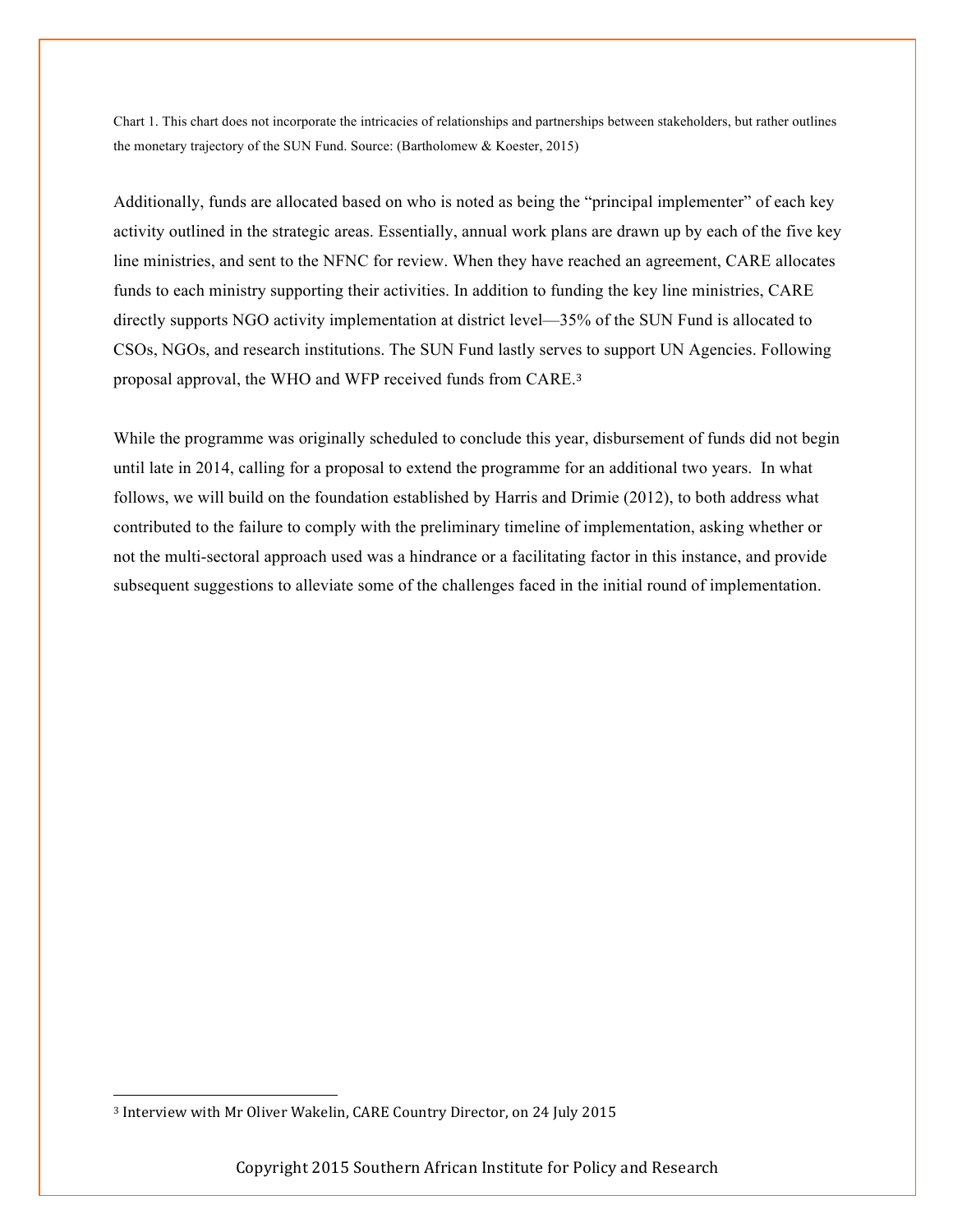## **Research Methodology**

We began our research by looking into both the statistical history and current status of malnutrition and stunting in Zambia. This data collection and literature review began at Cornell University in Ithaca, NY of the United States of America in April of 2015. Similar types of general research continued until arrival in Lusaka, Zambia in June of 2015 when the research started to narrow around the SUN Fund and the First 1,000 MCDP.

This study is based on qualitative research, collected through a series of key informant, in-person interviews with members of the Governmental Line Ministries, NGOs that received funding from the SUN Fund, academic institutions, and the University Teaching Hospital in Lusaka. Interviews began on June  $11<sup>th</sup>$  and were transcribed and recorded with a voice recorder when given permission from the interviewee to ensure maintenance of the integrity of information collected. We interviewed personnel of varying professions and backgrounds in individual meeting settings to prevent biased results. Questions used during the interviews were tailored to the individual informant and remained purposefully openended to avoid suggestion of a specific response. As the management unit of the SUN Fund, CARE International - Zambia in particular provided assistance in terms of contacts, interview subjects, and insight into the intricacies of the First 1,000 MCDP.

Interviews were then coded and analysed by grouping feedback into a series of categories. We identified challenges associated with the multi-sectoral programme, positive change that has taken place, suggestions that were made in terms of future action, and gaps evident in the framework of the programme itself. We discussed our findings with Jody Harris, a Ph.D. student at the London School of Public Health, and reflect on case studies conducted on South Africa and Senegal at the beginning of 2011, when the programme was first introduced. This allowed for an important comparison, as well as the opportunity to pinpoint suggestions that were made early on and track the integration or lack there-of over the last three years. Lastly, as the development of the First 1,000 MCDP occurred around the same time the Lancet Series on Maternal and Child Health (2013) was published, we were able to position our findings within a context that compares a nutrition sensitive approach to a nutrition specific approach in order to more thoroughly assess the effectiveness of multi-sectoral coordination.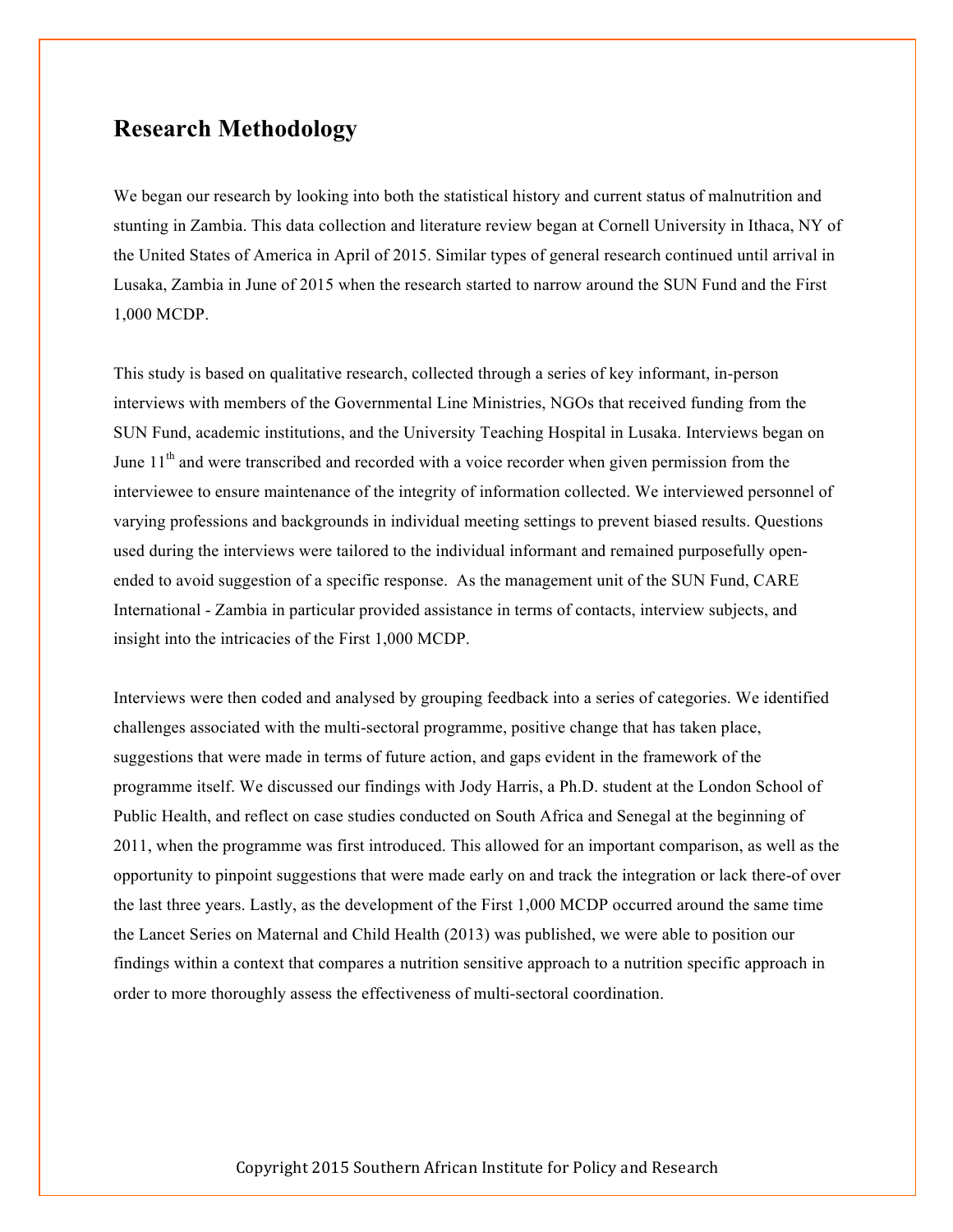## **Results**

Nutrition is a complex issue to tackle, and it requires an approach that addresses all the underlying problems. This mindset led to the particular organization of the First 1,000 MCDP. Among the critical players, we recognised a shared consensus that using a multi-sectoral approach to address malnutrition has immense potential for success. However, challenges have also been identified at various levels of implementation. Both success and challenges will be discussed further in this section. In what follows, we will highlight the most pertinent opportunities that have arisen since the programme began in 2013, as well as what relevant players have deemed commendable positive change thus far.

### **Opportunity and Positive Change**

#### *A Nutrition Sensitive Nation*

Prior to the creation of the First 1,000 MCDP, the goals of each governmental sector were isolated to a logical interpretation of each respective title. Now, with the programme in place, the government and NGO's are expected to continue and scale-up what they were already doing with a slightly different mentality, shifting towards nutrition sensitivity and collaborate goals. The NFNC believes that this programme facilitates the logistics of joint efforts.<sup>4</sup>

Shifting the approach has presented different challenges to stakeholders, but generally across all sectors, people are excited by the prospect of applying related fields and efforts to address malnutrition. A strong example of this was identified within the Ministry of Local Government and Housing. The Principal Waste Management Officer of the MLGH stated that officers were pleasantly surprised when they understood that they could continue to do what they normally do, *and* improve someone's nutritional status. He also stated that the fundamental design of the programme helps the ministries appreciate and align their goals with others.<sup>5</sup> This is not to say that collaboration was entirely absent before; for example, the MLGH has played a vital role in the MoH's mission to decrease incidence of chronic diarrhea for quite some time. However, aspects of the programme enhance accountability; for example, seeking

 

<sup>&</sup>lt;sup>4</sup> Interview with Mr Freddie Mubanga, NFNC, on 9 July 2015

<sup>&</sup>lt;sup>5</sup> Interview with Mr Brian Siakabeya on 14 July 2015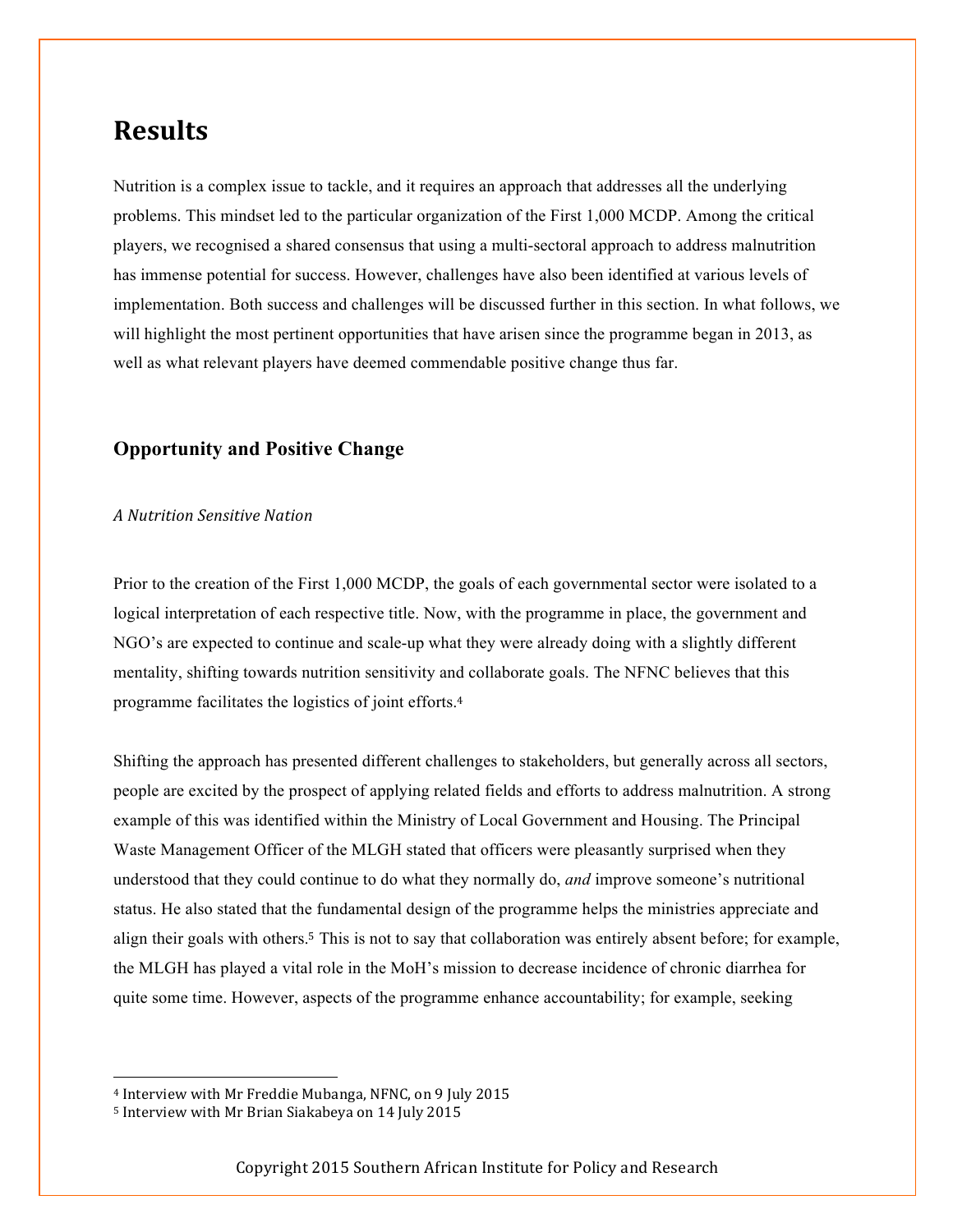project approval and acquisition of necessary resources that require a greater dependence on capability outside a specific ministries realm of expertise.

In speaking with the Principal Food Processing, Preservation & Storage Officer and Principal Food Utilisation and Nutrition Officer of the Ministry of Agriculture and Livestock, it was evident that collaboration is inherently embedded in its internal organisation. The ministry is divided into specific departments (e.g. fisheries, crop production, livestock), and although these departments are technically separated, interdepartmental integration occurs often because all departments are essential to promoting proper nutrition. Moreover, MAL typically participates in programs complimentary other ministries, such as the MoH, which leads activities like promoting exclusive breastfeeding.<sup>6</sup> And lastly, MAL was the first ministry to receive funding in the first round, which likely gave them extra time to produce results. Therefore, in this particular case, the multi-sectoral approach was not new and a vested commitment in the First 1,000 MCDP was already evident. The First 1,000 MCDP seized the chance to scale-up what Zambia was already doing prior without the multi-sectoral title.

#### *The Benefits of Pooling Resources*

Next, from a logistical standpoint, the multi-sectoral approach offers a different kind of opportunity. Various stakeholders are aligned, and each adds distinct intellectual capital, as well as physical resources that have the ability to save both time and money to achieve the collective goal. As various groups combine resources, they create synergies and develop a series of networks that are crucial to productive partnerships. The aforementioned relationship is equally apparent in two very different instances. The International Institute of Tropical Agriculture (IITA) clearly demonstrates the value of diverse intellectual capital as they partner with other stakeholders to discern the relationship between aflotoxins ingestion and growth stunting. Specific IRB approval and skilled staffing for drawing blood is necessary because the research works primarily with human beings and biological samples. IITA recognizes that they do not have the capacity to draw blood from participants, so they need to request doctors and nurses from the MoH.<sup>7</sup> On the other hand, tasks like site visits are made easier by riding in the same vehicle to check up on ongoing activities that are being implemented in the same districts.<sup>8</sup>

 

<sup>&</sup>lt;sup>6</sup> Interview with Mr Aaron Simwanza and Ms Nancy Chella on 9 July 2015

<sup>&</sup>lt;sup>7</sup> Interview with Dr Theresa Gondwe on 30 June 2015

<sup>&</sup>lt;sup>8</sup> Interview with Mr Brian Siakabeya on 14 July 2015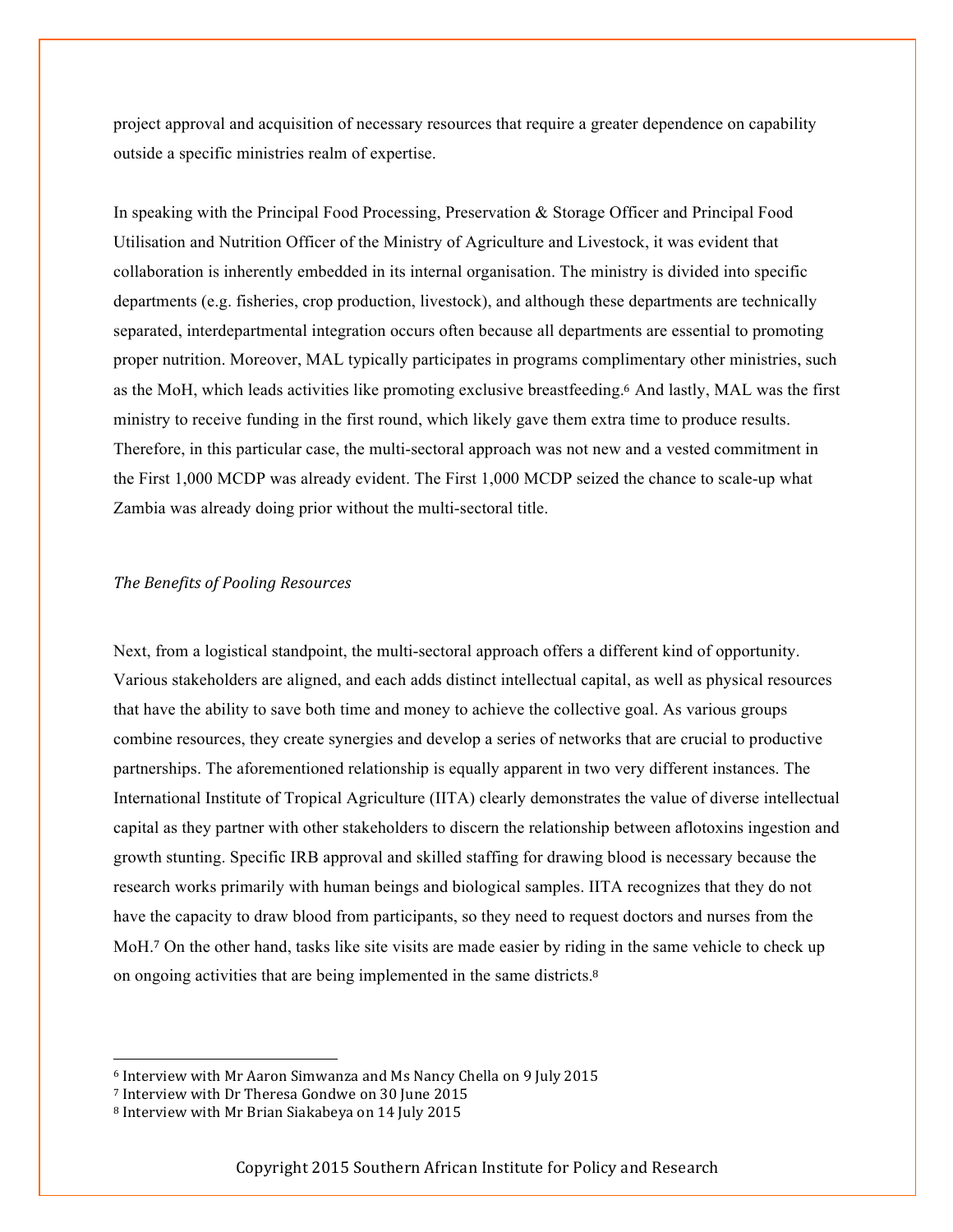#### The Importance of Layering and Horizontal Integration

The Department for International Development (DFID), a funding body of SUN, and CARE International, the management unit of the SUN Fund, both recognise the potential associated with bringing such a range of skills together under a common goal.<sup>9</sup> DFID in particular has identified the importance of 'layering' activities to maximise productivity, but made sure to emphasise the difference between 'layering' and duplicity. The divergence is important to note, as activities must overlap just enough to ensure a comprehensive framework, yet not to a point where activities are redundant. When the SUN fund was initially introduced, organisations applied for funding and were subjected to a thorough and selective review process. This was done to prevent duplication of activities, but also to ensure that the programme contained all the necessary components.

Lastly, the direct involvement of NGO's has proven necessary. The work done by NGO's compliments government effort, as the individual organizations are mobile and readily able to interact with any of the five key line ministries.<sup>10</sup> IITA commented on the benefits of this complimentary relationship from a research standpoint. Harris et al. 2012 supports this idea, suggesting institutions that operate at lower levels may have an easier experience engaging in collaborative activities because these organisations are naturally more decentralised, and therefore, collaboration does not require the breakdown of as many structural or institutional barriers.

Nevertheless, the complexity of an issue like malnutrition is deeply rooted in its wide range of underlying causes and consequences that transcend what a simplistic definition of nutrition would suggest. While the programme presents many opportunities, the complexity of malnutrition also presents challenges with successful implementation.

#### **Challenges Associated with Implementation**

Challenges that threaten the success of program implementation are centered on three areas: timing, organization, and general planning; structures of information dissemination and vertical alignment; and adoption and ownership toward ensuring sustainability.

 

<sup>9</sup> Interview with Ms Mary Simasiku CARE on 29 June 2015 and Interview with Ms Dolika Nkhoma DFID on 15 July 2015 

<sup>&</sup>lt;sup>10</sup> Interview with Ms Maureen Chitundu 16 July 2015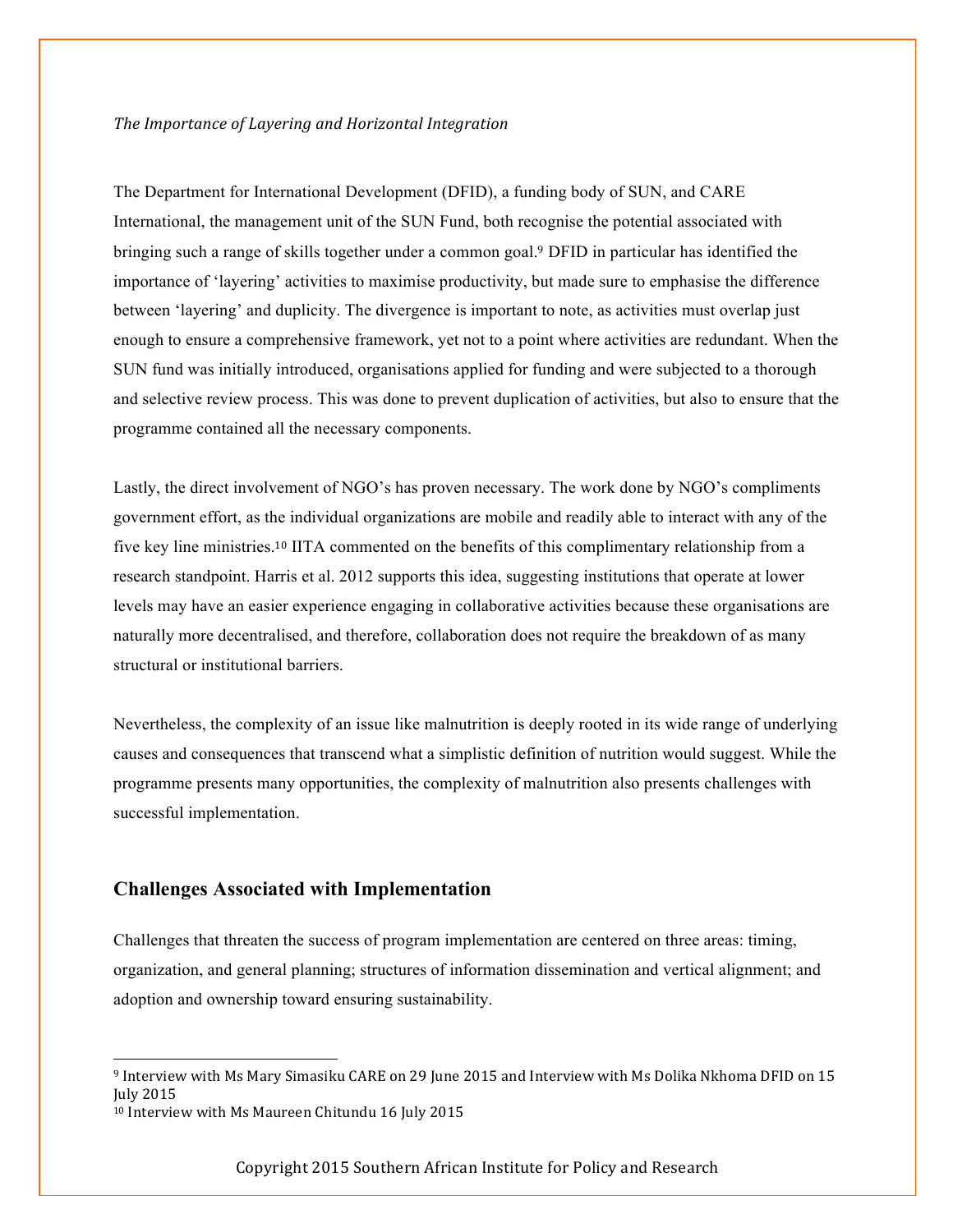#### *Timing, Organisation, and General Planning*

The First 1,000 MCDP was scheduled to begin in 2013. Initial funds were released in the fourth quarter of 2014, and as a result, much of implementation was delayed and did not begin until early this year. The NFNC, MAL, and operational research institutions were some of the first to receive funding. Beginning in 2015, the other key line ministries received funding (MoH, MCDMCH, MLGH), excluding the MoE, whose funding agreement is still under review. Many of the challenges that ensue are largely repercussions of the significant changes within project timelines.

One major challenge that has impacted the anticipated progress is that the NFNC underestimated the necessary time to adapt to changes during the planning and structuring of a timeline for funding and implementation. Adequate time is necessary to restructure partnerships, and to establish trust, honesty, and transparency, and it was unfortunately inadequately accounted for. Strategic Area 1: Policy and Coordination stands to develop the NFNC, and equip them with the ability to meet the following objectives focused largely on intangible outcomes: 'create strong leadership and effective harmonisation and coordination of the First 1,000 MCDP, and create multi-sectoral coordination mechanisms at all levels' (Zambia MoH, 2012). While these initial components are necessary to successful implementation of all subsequent activities, the timeline for doing so was overly ambitious.<sup>11</sup> Many interviews alluded to the impracticality of internally strengthening the NFNC enough to enable them to demand reorientation of the government operations to address nutrition sensitivity. Developing these coordination mechanisms, while making significant strides, are lengthy and ultimately a continual process.

The delayed start towards accomplishing the tasks established in Strategic Area 1 delayed initiation of all future projects, skewing the timeline from the beginning. The altered timeline has posed additional challenges for the IITA, among many others. The research institution explained that at the time final reports are due, they will not have had a harvest season to collect data from, and therefore they would have no results to report.<sup>12</sup>

Concern raised over timeliness and quality of reporting is another concern expressed by management units, including CARE and DFID. The poor quality of reports collected quarterly by CARE represent issues with the aforementioned complications in addition to a lack of technical capacity needed to properly compile the information requested. CARE only received a total of 32 out of an expected 42

 

 $11$  Interview with Ms Dolika Nkhoma on 15 July 2015

<sup>&</sup>lt;sup>12</sup> Interview with Ms Thersea Gondwe on 30 June 2015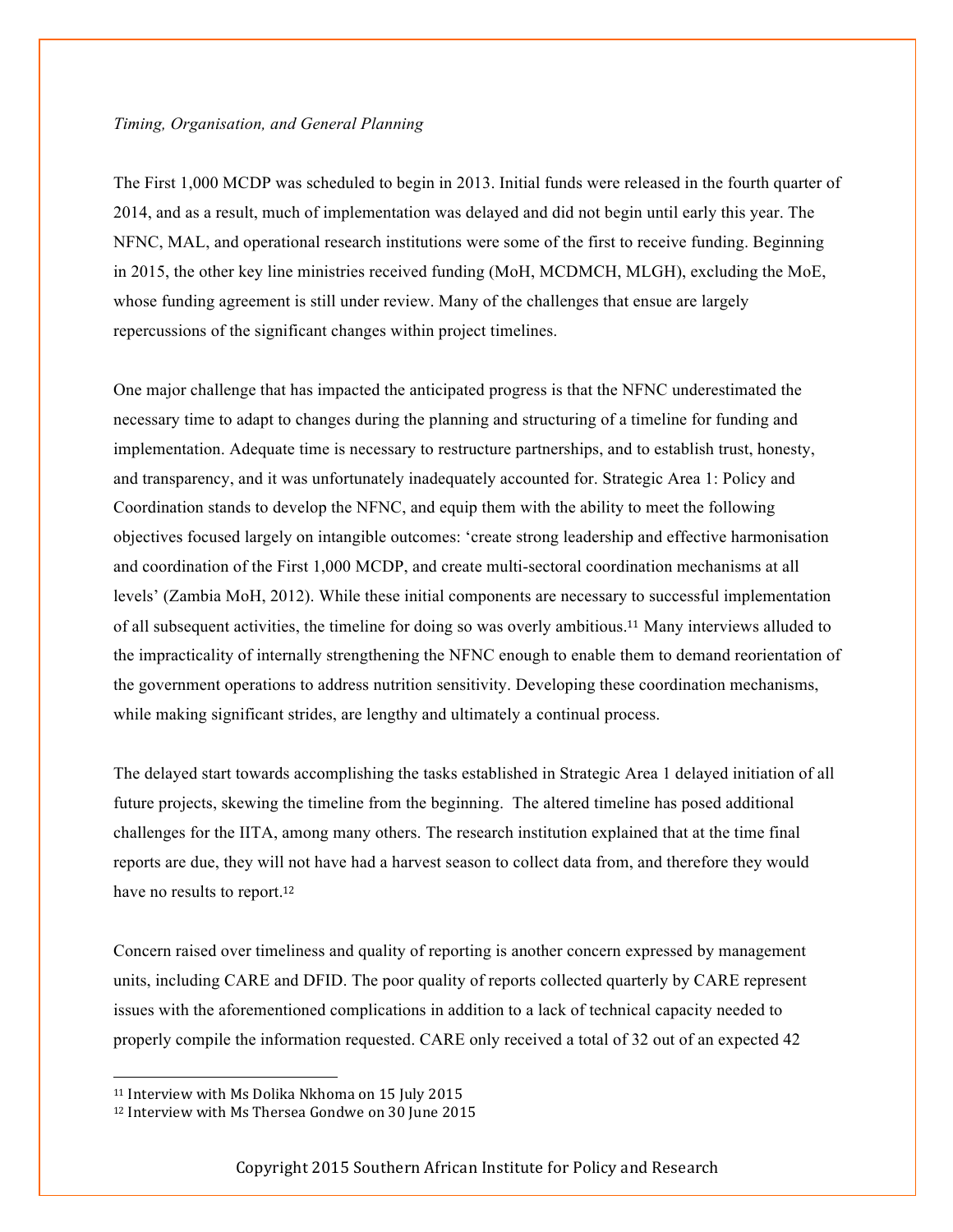reports from all implementing partners, noting that three out of the five key line ministries did not report. Of the submitted reports, all but five were late, many by more than a week (CARE International, 2015). The complications of timelines not aligning with reporting dates contributes to challenges in accumulating reports; however the quality of reports, speaks more to lingering issues of developing adequate technical capacity within the cooperating partners (CARE International, 2015).

The culmination of issues discussed above is particularly applicable to the water and sanitation sector. The initial overarching plans failed to adequately incorporate water, sanitation, and hygiene into planned activities, and implementation in this sector is particularly time sensitive.<sup>13</sup> The MLGH, according to the First 1,000 MCDP has been tasked with creating 'messaging around links between sleeping under bed nets and malaria prevention' with a 'similar approach needed for hygiene practices to prevent diarrhoea' (Zambia MoH, 2012). The ministry is also the principle implementer for the promotion of 'safe water supply through household water treatment, and sanitation and hygiene' (Zambia MoH, 2012). Aside from the activities which incorporate all of the key line ministries and target the development of institutional capacity, and cross-sector collaboration, the MLGH is largely underrepresented in the context of addressing concerns for proper sanitation and hygiene (Zambia MoH, 2012).

In addition to the problem of underrepresentation, the activities that were scheduled to begin early this year have yet to begin on account of seasonality. The Principal Waste Management Officer of the MLGH explained that improving water supply in some areas is the first step towards improving sanitation, hygiene, and food safety; a process mitigated, in this case, through drilling boreholes. Despite funds being in place, the boreholes cannot be drilled until August, when water tables have reached their lowest points, before the start of the rainy season. He notes that drilling now would be futile, because water tables are high—the person drilling would stop just a few feet below ground level and the borehole would dry up shortly after, requiring a second to be drilled.<sup>14</sup> The MLGH did not submit a report for the first quarter of 2015 because the planned activity was never implemented.

The water and sanitation sector also highlights challenges related to the overall scope of the programme. While some argued that certain sectors lacked representation in the programme, others argued that district-specific planning was overlooked in the creation of the First 1,000 MCDP. The multisectoral approach necessary to address malnutrition, also relates to the unique attributes of each district considered. 'District level' implementation activities are not specific enough to address the needs of

 

<sup>&</sup>lt;sup>13</sup> Interview with Ms Maureen Chitundu on 16 July 2015

<sup>&</sup>lt;sup>14</sup> Interview with Mr Brian Siakabeya on 14 July 2015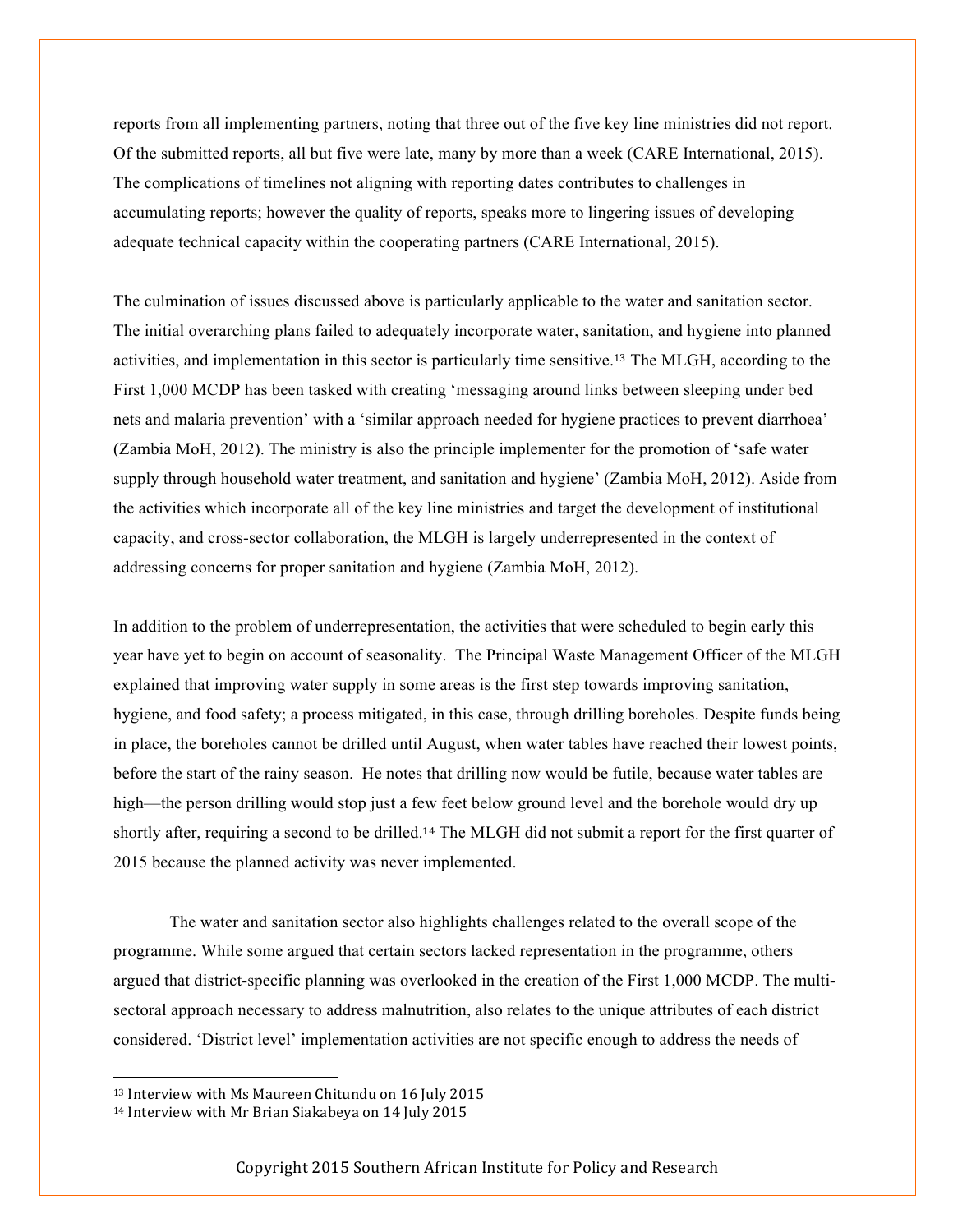certain districts. For example, the Programme Against Malnutrition (PAM) executive director commented on how her agricultural production research in two districts in the Northern Province were impacted by characteristics specific to the districts she was in. She noted that one district is predominantly agricultural year-round, while another district experiences an industry shift to become a fish harvesting community for half the year. The relevance of this shift was not considered until the delay in funding negatively impacted the effectiveness of implementation.<sup>15</sup>

Understanding the need to tailor activities to specific districts, to ensure national agendas alignment with implemented activities at the sub-district level, indicates the need for systematic vertical integration.

#### **Structures of Information Dissemination and Vertical Alignment**

The hierarchal structure, established to facilitate vertical coordination and alignment, provides a mechanism to minimize instances of misinformation during downward dissemination of information. This mechanism positively impacts the messages that are being projected at the ground level, thus aligning the content of information that communities receive. This intricate organisational process effectively ensures that the quality of information projected is both accurate and complementary to outside information. However, throughout this process, there has been confusion amongst stakeholders regarding the logistics of reporting and continuing coordination. The emergence of structural confusion ultimately stems from a lack of clearly defined (and thoroughly understood) roles, which when considering a multitude of actors, complicates processes of dissemination and feedback.

The aforementioned complications correspond to information pathways, notably implementation and feedback mechanisms. Information dissemination traces the process from a ministry to district level, and continues on to sub-district, or community level where the activity is carried out, and its effectiveness and reach evaluated. Conversely, the feedback channel functions through quarterly reporting whereby districts report their activity implementation to CARE—the funding body. Results are drawn from the communities that have ongoing activities in them, and they are collected by the district level coordinators, and sent to CARE for progress tracking.

In the information dissemination pathway, messages from national ministries are directly addressed to district level implementers, overlooking the provincial level coordinators, whose authoritative role is then

 

<sup>&</sup>lt;sup>15</sup> Interview with Ms Maureen Chitundu on 16 July 2015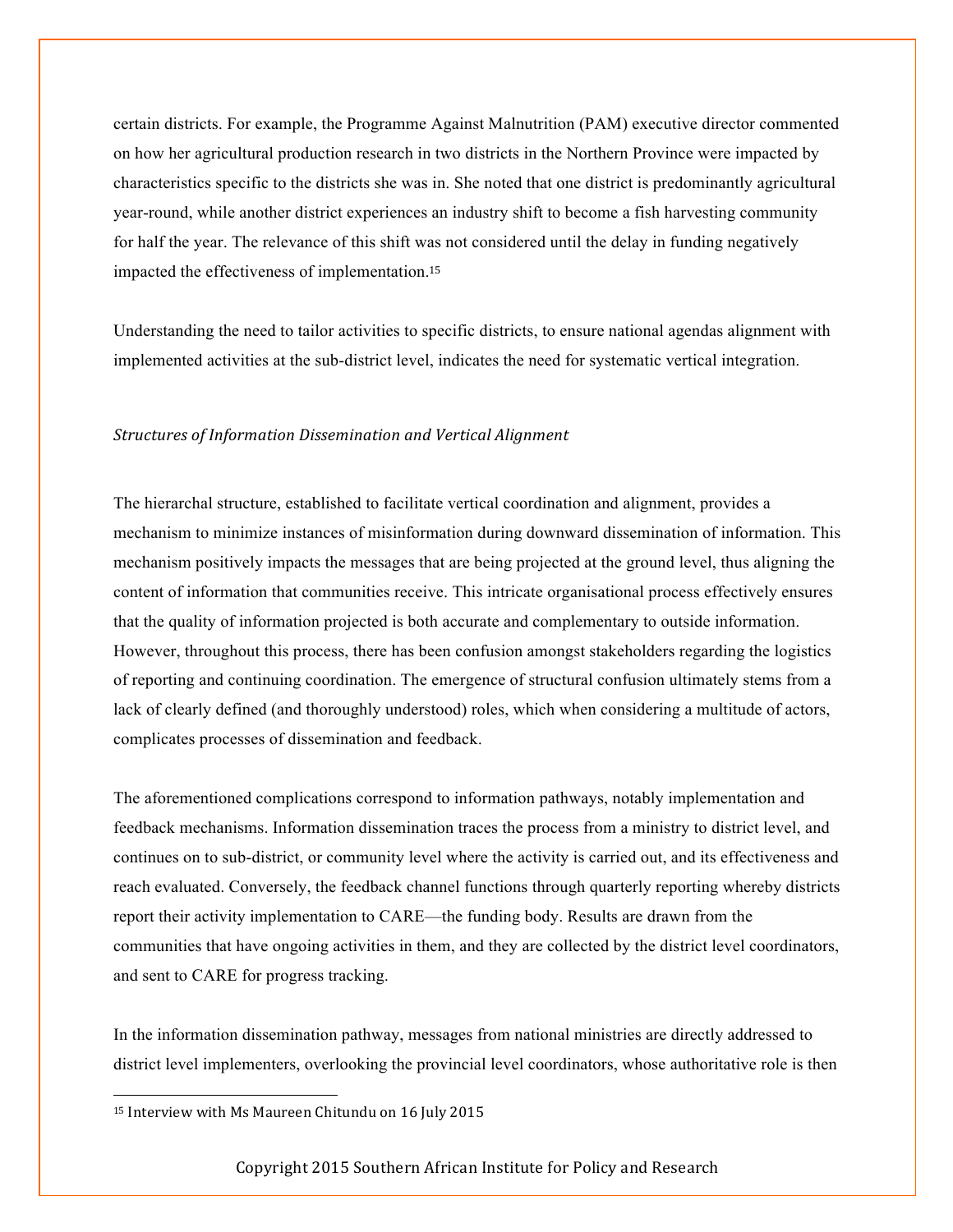undermined in the process. The provincial gap is seen as an interruption to effective communication, and it weakens the structural coordination of the pathway.

From within the feedback mechanism, the provincial level coordinators are underutilized. During the reporting process, each district is responsible for sending its own report to CARE, bypassing the provincial governments, and the corresponding ministry. In this upward information trajectory, aimed at improving accountability and transparency, two crucial groups of actors are neglected. (See Appendix C. for example). Both of these pathways lack effective inclusion of relevant partners, an issue that is rooted in inadequately defined or understood roles and responsibilities.

The confusion expressed by the ministries reflects the coordination mechanisms employed by the NFNC, eliciting another challenge. As it stands now, the NFNC is a sub-division of the MoH, and it is tasked with coordinating the implementation of the programme. Perceptions of the NFNC varied by ministry, however it was generally suggested that the coordinating body was underutilizing their potential—lacking sufficient technical and institutional capacity, and internal leadership.<sup>16</sup> Perpetuating confusion, The NFNC is currently undergoing revision of the Act no. 41 Cap 308, to finalise their placement, either as a quasi-government beneath the MoH, or re-established at the level of the Vice President's office permanently.

#### *Adoption and Ownership Towards Ensuring Sustainability*

#### Adoption and Ownership as a National Agenda Priority: Political Will

As a national front, a country is more likely to support an issue that the government recognises as an urgent priority (Mejía Acosta, 2011). The adoption of the First 1,000 MCDP is no exception, and gaining momentum moving forward is largely reliant on national figureheads declaring the importance of this programme, and of nutrition as a whole. MAL argues that a desire to *want* to help needs to be created within the Permanent Secretaries, and is supported by the other key line ministries in this thought. Furthermore, in order to promote nutrition as a national priority, emphasis needs to be placed on ensuring a greater national budget line for nutrition within each ministry to support the work that CARE is already doing17.

 

<sup>&</sup>lt;sup>16</sup> Interview with Mr Freddie Mubanga on 9 July 2015

<sup>&</sup>lt;sup>17</sup> Interview with Mr Brian Siakabeya on 14 July 2015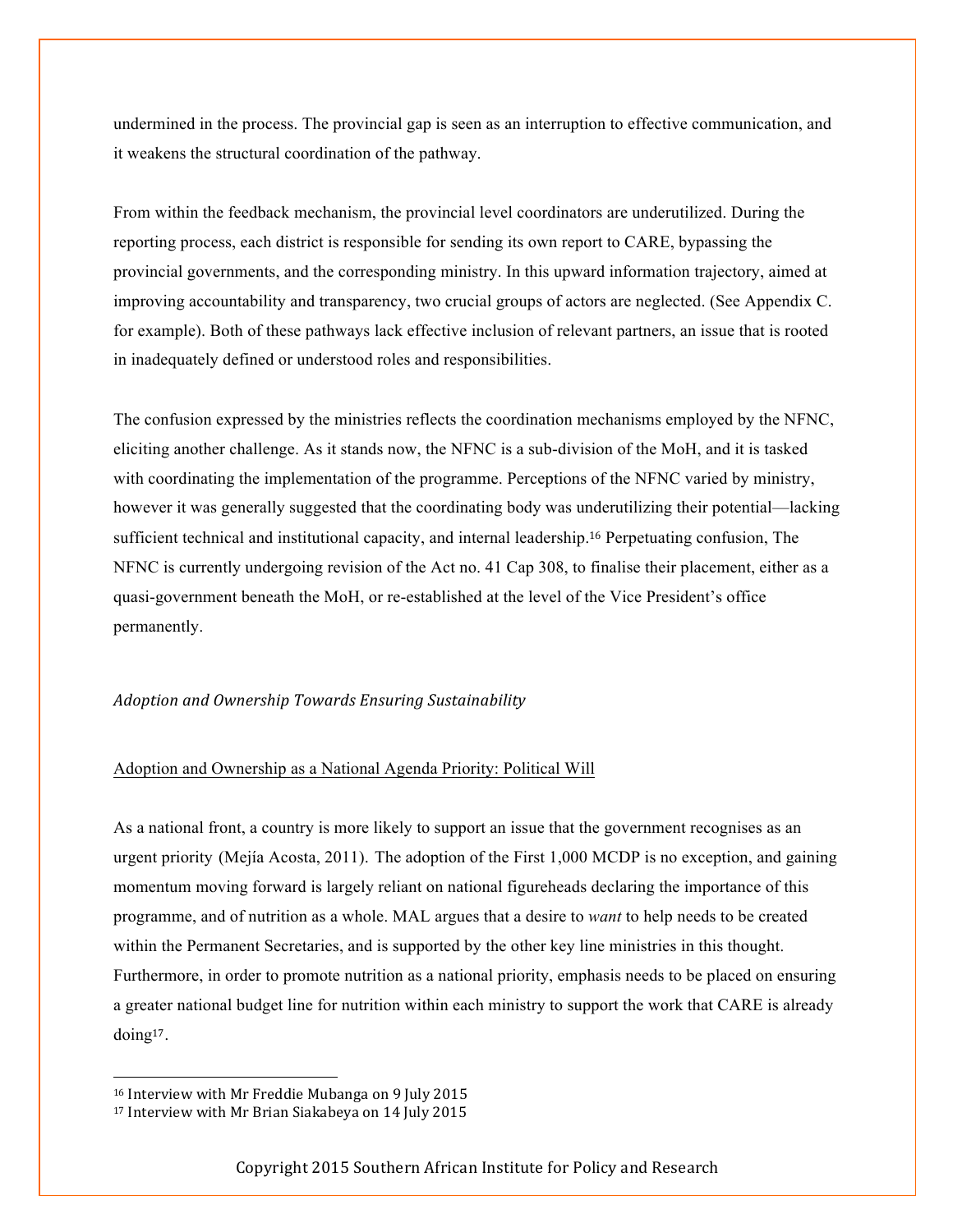#### Coordinating Across Ministries: Challenges of the NFNC

The lack of a clearly defined role in regards to the NFNC compromises their authority and explains why they are in favor of shifting upward to sit in the Vice President's Office. Both MAL and the MLGH are also in favor of the shift, as they heavily rely on the support provided by the NFNC. They believe that shifting the NFNC upward, will enhance the NFNC's advocacy role, and facilitate coordination. The MoE ultimately believes the advocacy role should be understood, despite physical location, though the following section highlights challenges associated with individual adoption, contradicting this position.

Regardless of physical location, challenges regarding coordination persist. Issues including conflicting calendars, high rates of job turnover, and not knowing who will attend each meeting, drastically slows progress.<sup>18</sup> High turnover rates largely interrupt progress. Instead of utilizing meeting time to productively move forward and discuss pertinent issues, time is lost to briefing different people on issues that have already been discussed. General consensus finds the number of meetings too high, especially considering that little progress is made in them.

#### Specific Needs Within Ministries: Providing Incentives

At the ministry specific level of adoption, it became evident that financial capital alone is not enough of an adequate incentive to achieve societal support of a new programme (Harris et al., 2012). While consistent funds are unarguably a recognisable contributing factor, without additional incentives that also meet the vested interests of the stakeholder, prioritsation is unlikely19. Interviews with MAL, the MoE, and the MLGH each noted the importance of contextualising nutrition in a way that 'made sense' within the ministry. For some, drawing these connections and establishing mindfulness of nutrition sensitivity was easier than for others. In particular, as noted in Opportunity and Positive Change, the structure of MAL was predisposed to a multi-sectoral approach oriented around nutrition sensitivity. Each department recognised an opportunity to participate because each felt that they would be able to contribute and have their ideas incorporated into complementary feeding practices advocacy projects.

 

<sup>&</sup>lt;sup>18</sup> Interview with Mr Brian Siakabeya on 14 July 2015

<sup>&</sup>lt;sup>19</sup> Interview with Dr Faith Nchito on 15 July 2015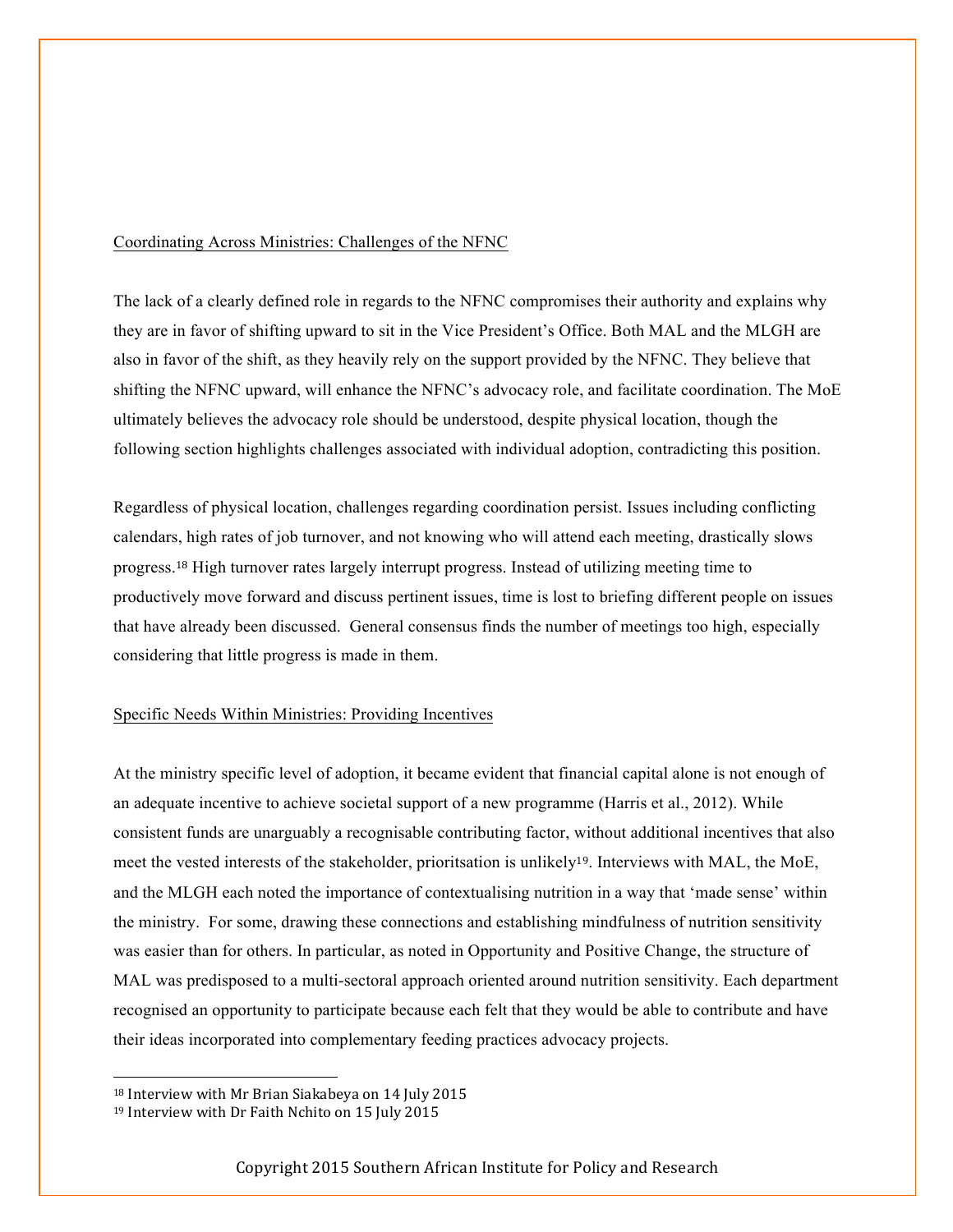The MoE and the MLGH were regarded as not directly connected to nutrition issues, and this posed a challenge when trying to convince staff to adopt the First 1,000 MCDP. While evidence supports the impact of water sanitation and hygiene on diarrheal diseases and ultimately malnutrition, 'convincing engineers to think like nutritionists' was a difficult task.<sup>20</sup> Maureen Chitundu, executive director of PAM, noted that her efforts are undermined if proper water and sanitation practices aren't in place. The work invested to ensure children consume adequate amounts of highly nutritious foods is lost to the excrements of diarrheal diseases—No progress is made.<sup>21</sup> While Mr. Siakabeya argues that once his staff understood the connection, compliance and prioritisation followed suit, getting to that point took a conscious effort.

From the standpoint of the MoE, establishing a nutrition sensitive focus is ongoing. Barriers to adoption and prioritisation are grounded in the 'silo' mentality. Despite nutrition working its way towards the forefront of national agendas, people still have their own deliverables, which require attention and effort.<sup>22</sup> While focal point personnel have been assigned within each ministry, their job titles do not reflect the addition of the First 1,000 MCDP into their responsibilities. Having a specific position, with certain deliverables, aside from the tasks associated with the programme, detracts from time spent on the programme, and ultimately influences the level of prioritisation staff members are willing to commit. This is not to say that nutrition lacks priority, but rather some fear that as projects come and go, receiving hype for a short period of time, fade as donor-funds run out.<sup>23</sup>

<u> Andreas Andreas Andreas Andreas Andreas Andreas Andreas Andreas Andreas Andreas Andreas Andreas Andreas Andreas</u>

<sup>&</sup>lt;sup>20</sup> Interview with Mr Brian Siakabeya on 14 July 2015

<sup>&</sup>lt;sup>21</sup> Interview with Ms Maureen Chitundu on 16 July 2015

<sup>&</sup>lt;sup>22</sup> Interview with Dr Faith Nchito on 15 July 2015

<sup>&</sup>lt;sup>23</sup> Interview with Dr Faith Nchito on 15 July 2015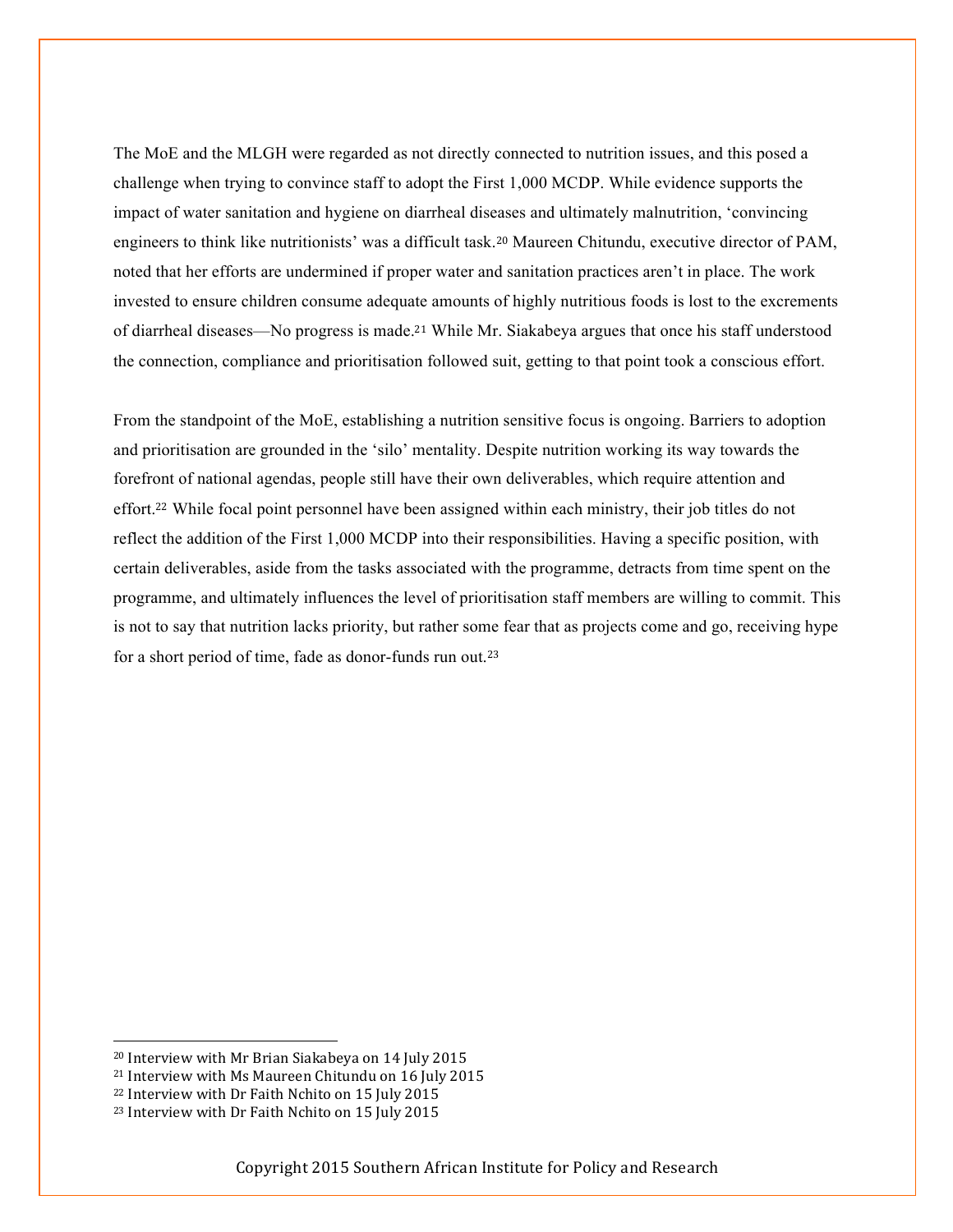## **Discussion**

The multi-sectoral approach is a balancing act. Cooperation and collaboration is key, but authority and the guidance of a governing body are both necessary to ensure direction and accountability. The NFNC, created in 1967, was established with the intention of doing just that. However, as they attempt to assume this role now, certain obstacles have become evident within the group itself, as well as in relation to the governmental ministries and the donors.

As previously established, implementing a programme of this magnitude is contingent on having a strong coordinating body. Two options under review regard rearranging the position of the NFNC in an effort to maximize their authority within the realm of the national nutrition agenda and the First 1,000 MCDP. The first considers relocating the NFNC, pulling it out from underneath the MoH, and solidifying the commission within the Vice President's office. This option would grant the NFNC literal authority, being positioned above the Ministers and Permanent Secretaries of each ministry. In doing so, the NFNC would potentially face fewer obstacles in getting the right people to be present at the right meetings. In addition to easing coordination, locating the NFNC within the Vice President's office sends the message that nutrition is a priority on a national level. Alternatively, the School Feeding and Nutrition Officer of the MoE argues that the answer lies within each ministry choosing to take up nutrition as a priority on its own stating that there are a lot of problems that all require attention—People need to learn to work ordinarily.<sup>24</sup> The subsequent discussion revolves around why moving the NFNC does not provide a viable solution to the challenges recognized. While some argued that moving the NFNC would enable them to better facilitate coordination, others suggested that the shift would not alleviate the challenges the NFNC currently faces. In fact, these challenges would only be exacerbated through giving the NFNC more authority without first addressing the inadequate internal technical capacity. Literally moving the NFNC up the hierarchal structure does not create the internal clout and respect required within the NFNC. Instead, other components need to be addressed that will create the strength within the NFNC required to successfully coordinate and implement, as well as establish ownership and prioritisation within the ministries to sustain this programme indefinitely.

As evidenced by the frequent turnover rate and the lack of consistency in who attends meetings with the NFNC, there is a real need for the creation of a position within each ministry that focuses only on the First 1,000 MCDP. The NFNC would undoubtedly benefit from having a consistent and reliable contact,

 

<sup>&</sup>lt;sup>24</sup> Interview with Dr Faith Nchito on 15 July 2015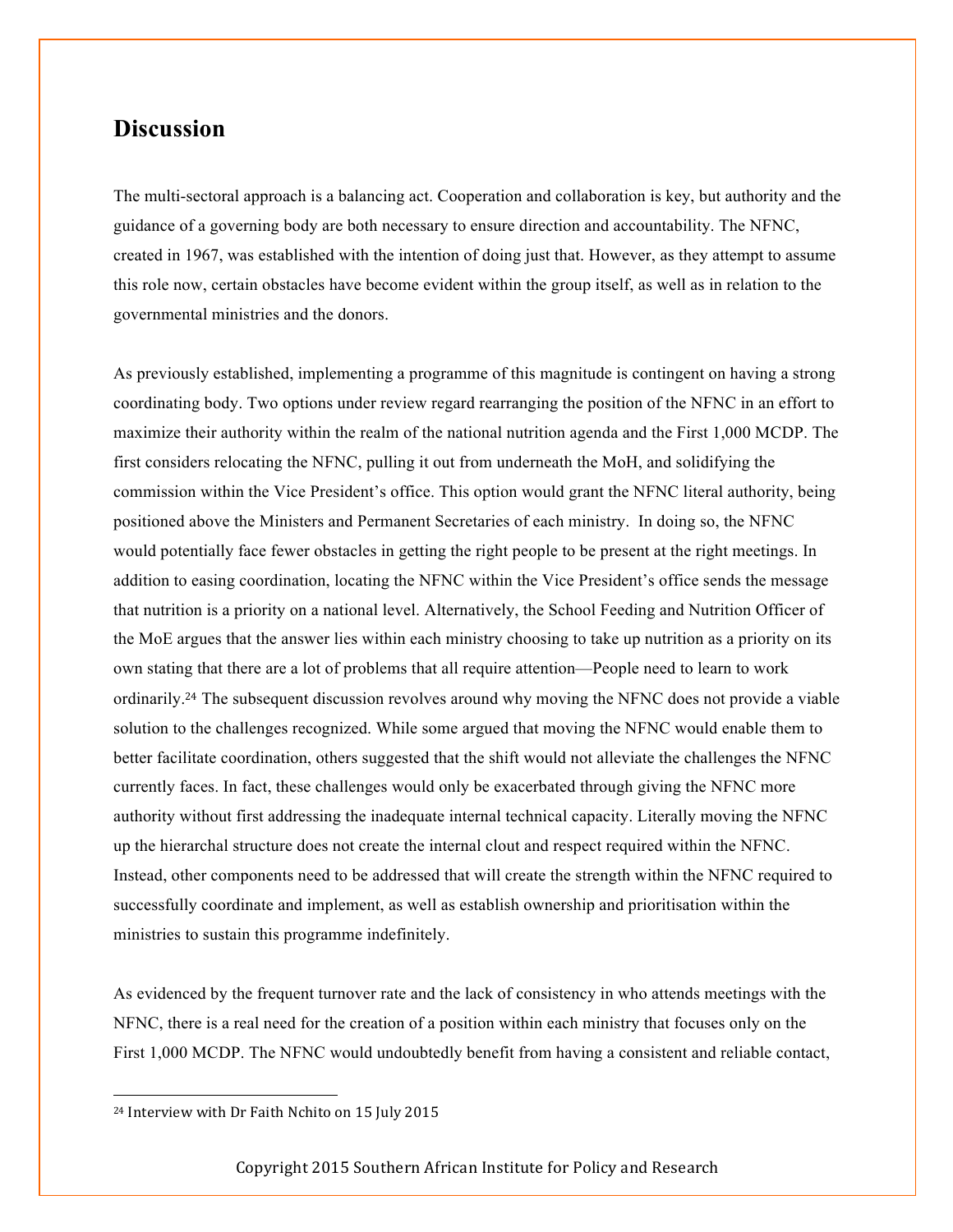but obstacles pertaining to paying an additional salary and finding someone of the apposite caliber within the ministries need to be considered. It seems that although focal point personnel do exist, others outside the respective ministry are not aware of whom to report to and correspond with. Furthermore, there is little drive to find out, as everyone is overly reliant on the NFNC to facilitate said coordination. The multi-sectoral approach is looking oddly similar to a game of hot potato—responsibilities are consistently passed between focal point personnel within the ministries, their respective staff, and the NFNC, each relying on the other to facilitate interactions and coordination. The dependency on others to facilitate coordination ultimately leads to a stalemate, unable to move past the status quo.

The MoE for example has identified the School Feeding and Nutrition Officer as the Nutrition Focal Point person; however, the demands of her position restrict her attention on the First 1,000 MCDP. Instead of prioritising the issue, she finds herself delegating the responsibilities amongst her staff, shifting roles and ultimately creating confusion. Although having the focal point person add this duty to their list of responsibilities could potentially foster collaboration within the ministry, in practice, it seems to rather blur the responsibilities and detract from taking initiative. The introduction of a concrete position devoted to the First 1,000 MCDP in each ministry would also greatly contribute to sustainability of the movement. If a position were created, there would greater incentive to prioritise the First 1,000 MCDP, as his or her deliverables would be directly related to the mission of the programme. Moreover, it would ensure that a focus on malnutrition and stunting would become a part of the national agenda, beyond the First 1,000 MCDP.

The timeline of this programme, and frankly of most development programmes, is ambitious. It is unrealistic to expect a programme of this magnitude to operate effectively within the constraints of threeyears time. This contributes to a rushed mentality of getting to the end goal, overlooking the necessary intellectual infrastructure that needs development. Much attention should be placed on how to facilitate collaboration and coordination within the ministries before implementing activities in order to avoid negative impacts at the district and community levels, where activities reach the ground. While Strategic Area 1 seeks to promote the NFNC, it is insufficient at addressing the needs of other key line ministries in the same context. The need for restructuring relationships and building trust, honesty, and ownership should be addressed in the initial phases of the programme to initiate what should become concrete partnerships within and across ministries.

Although money is not enough, the importance of strengthening the national budget line for nutrition in each ministry is undeniable. The MoF should address nutrition at the annual budget reading, so people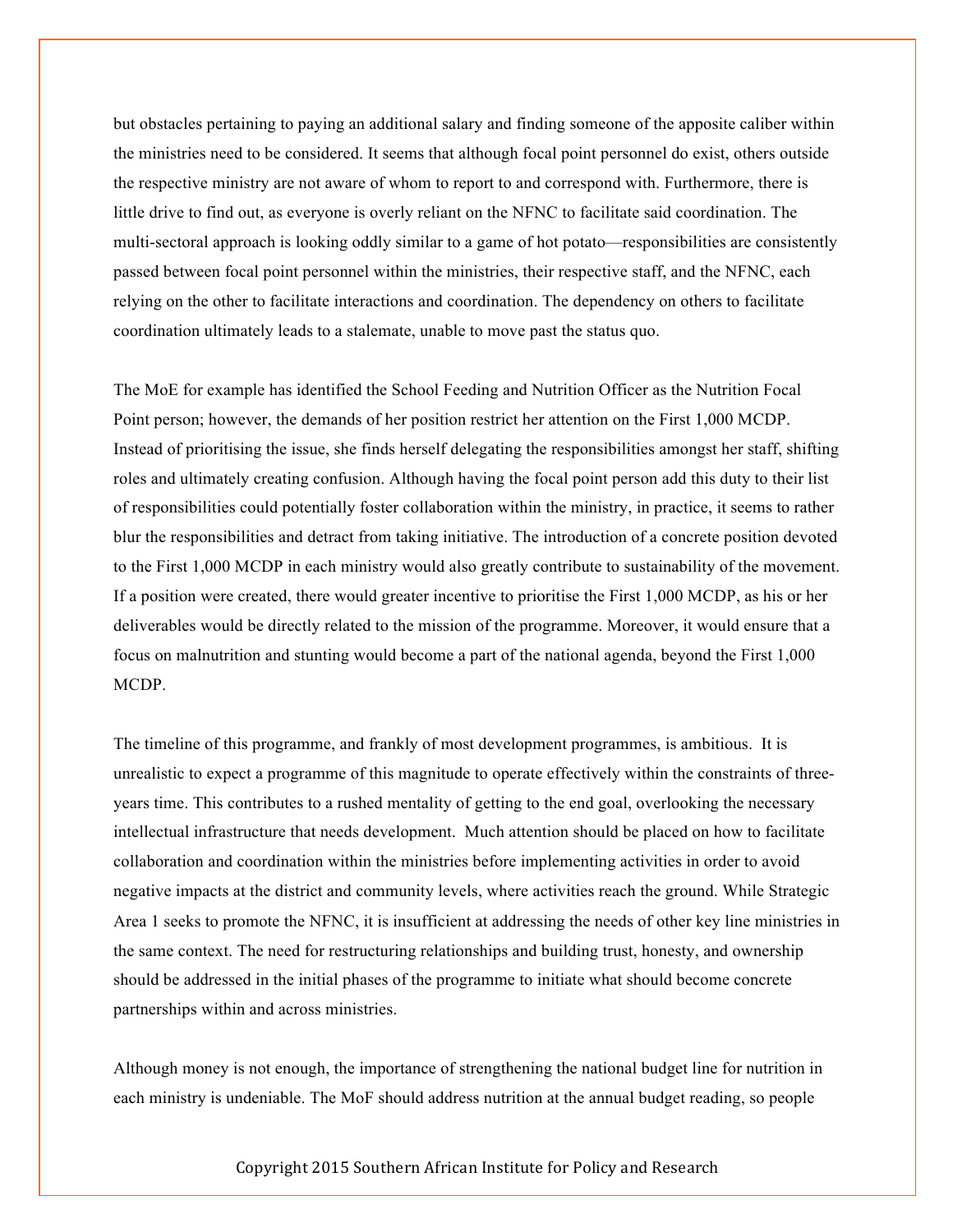begin to take ownership of nutrition as their own project rather than just a funded programme.<sup>25</sup> An example of successful integration of a multi-sectoral approach to addressing malnutrition can be accredited to Senegal. When assessing the implementation of the Nutrition Enhancement Programme (NEP) there, Garrett and Natalicchio (2011) found that one reason coordination is notably effective is due incentives that are 'crucially personal', in addition to financial (Harris et al. 2012). This, alongside a willingness to accept help from other institutions and a strong political drive to create space for the issue, proved valuable inputs for success. Incentives must transcend the obvious. People must feel the issue is relevant in their own lives.

 

<sup>&</sup>lt;sup>25</sup> Interview with Mr Brian Siakabeya on 14 July 2015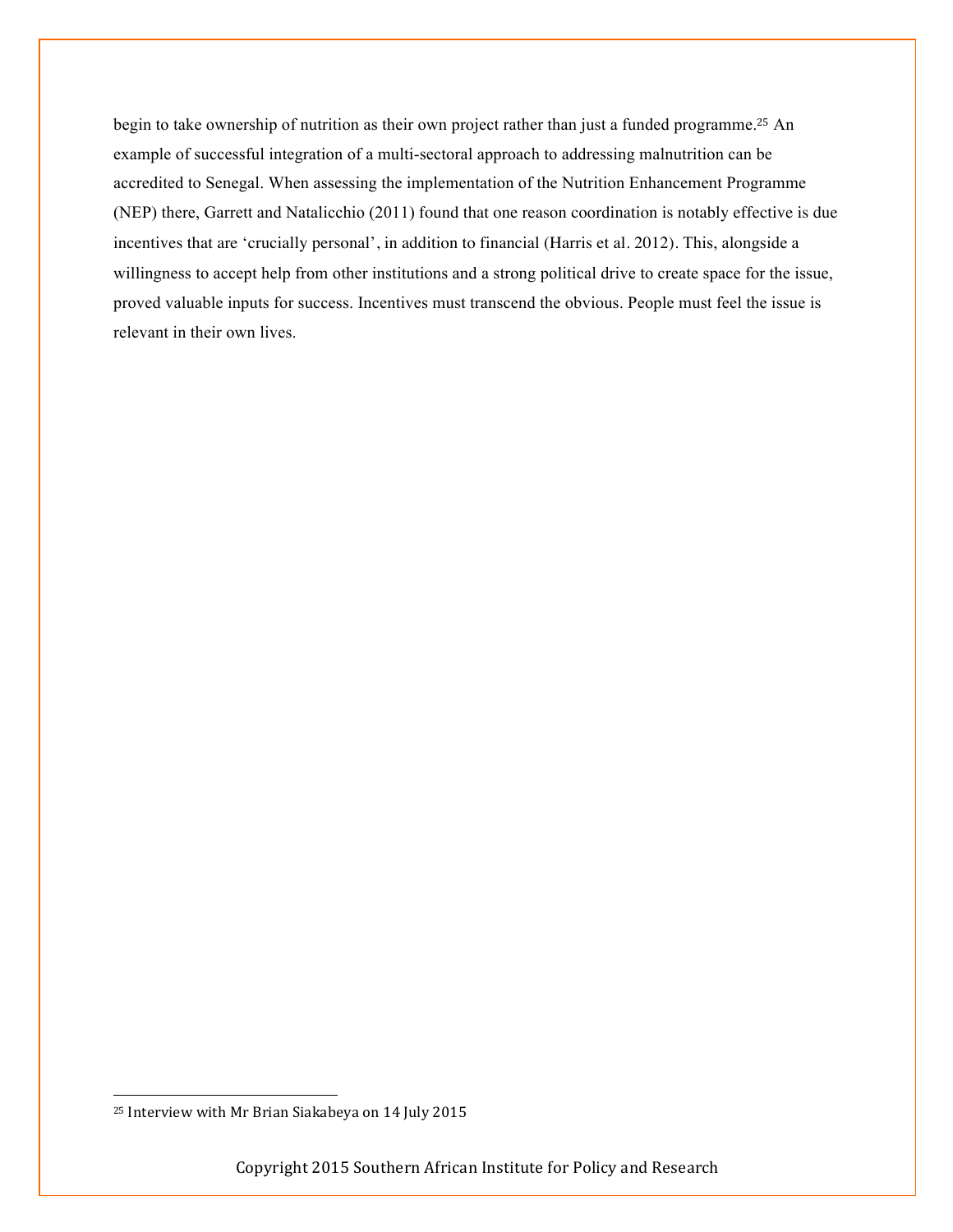## **Concluding Remarks**

It is crucial to recognise that the programme is still in its early stages due to delayed funding and a lengthy approval process, and so conclusions regarding the overall success of the programme and the multi-sectoral approach would be largely premature. However, as results are cultivated, it is clear that tangible progress is an influential motivational factor for many people. Whether it is a reorientation of the ministries and the NFNC, or the addition of a new position into the ministries, action must be taken to overcome the obstacles that are currently preventing the programme to reach its full potential. The First 1,000 MCDP is the push needed to take the first step toward tackling malnutrition and stunting long-term, for the country must make it a priority as a whole and actively create space for the movement to thrive.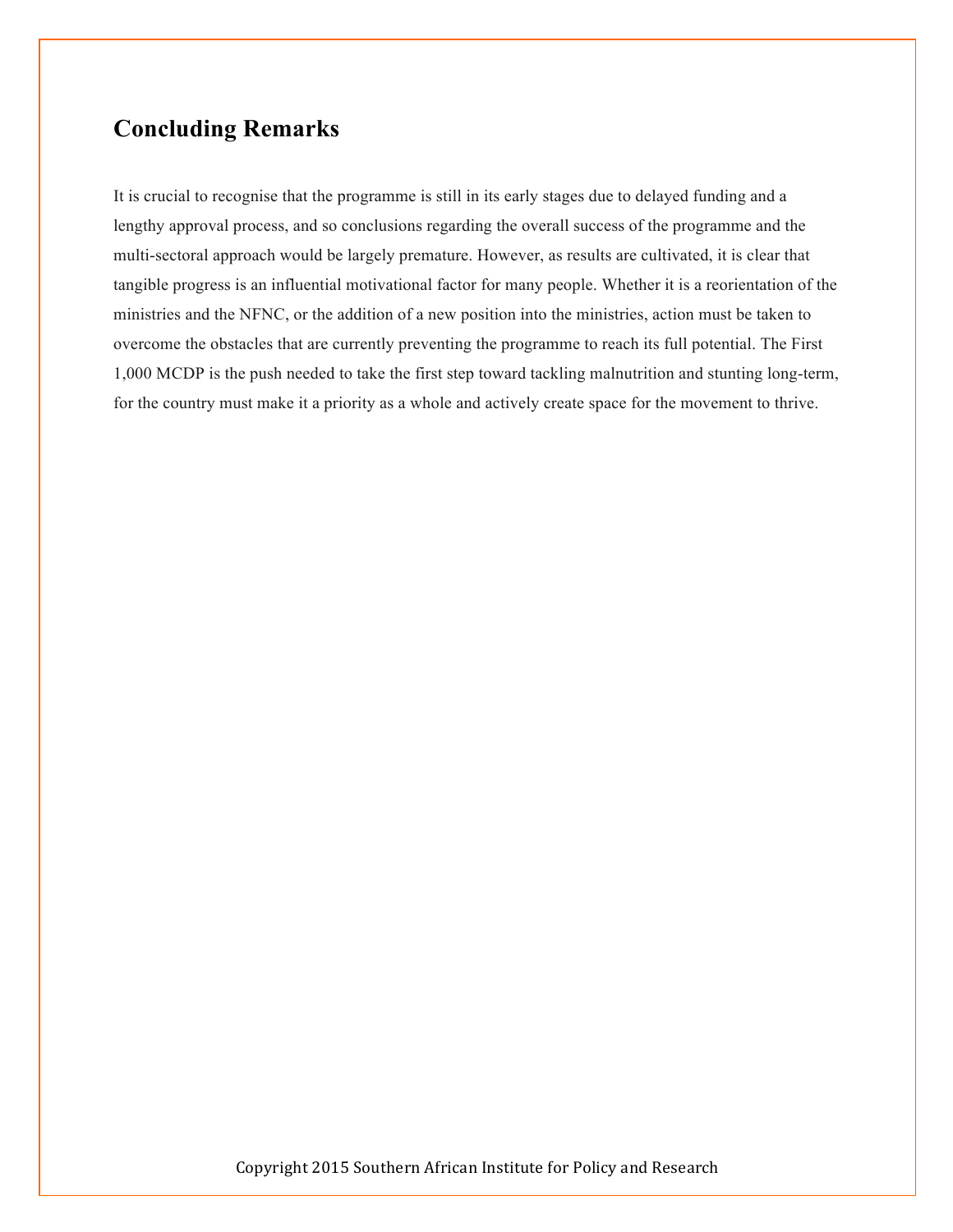## **Limitations**

This paper is limited on account of the difficulty associated with gauging the effectiveness of a programme that is in the midst of being implemented. More yet, the First 1000 MCDP is still within its first year of implementation, and therefore presumably is encountering barriers associated more with being in the beginning phases of a programme, rather than constraints that are detrimental to the effectiveness of the overall programme. We are researching this programme keeping in mind that not all partner organisations have received their appropriate funds, and that the timeline of implementation is too short to have comprehensive results of effectiveness. Additionally, many projects will be negatively impacted by the reporting dates that do not coincide with their respective project timelines. In many instances, data will not have been collected before reports are due (e.g. IITA will not have had a harvest season before they are required to report their results).

A further limitation stems from being tasked with conducting a time-constrained project. A two-month duration is not conducive to gaining the most comprehensive understanding of a situation that has been ongoing for several years. Despite best efforts to gain adequate representation of perspectives, from government officials, NGOs, research and funding institutions alike, it is inevitable that not all relevant perspectives are incorporated into the results. In specific, the inability to meet with the MoH is a noteworthy limitation of our research. This paper reflects and acknowledges that the information included could benefit from a more extensive approach, and deeper understanding of the larger contributing factors.

Moreover, we are aware of the biases associated with conducting a qualitative study. This paper is thus confined to the information provided through key informant interviews within the professional capacity of each individual.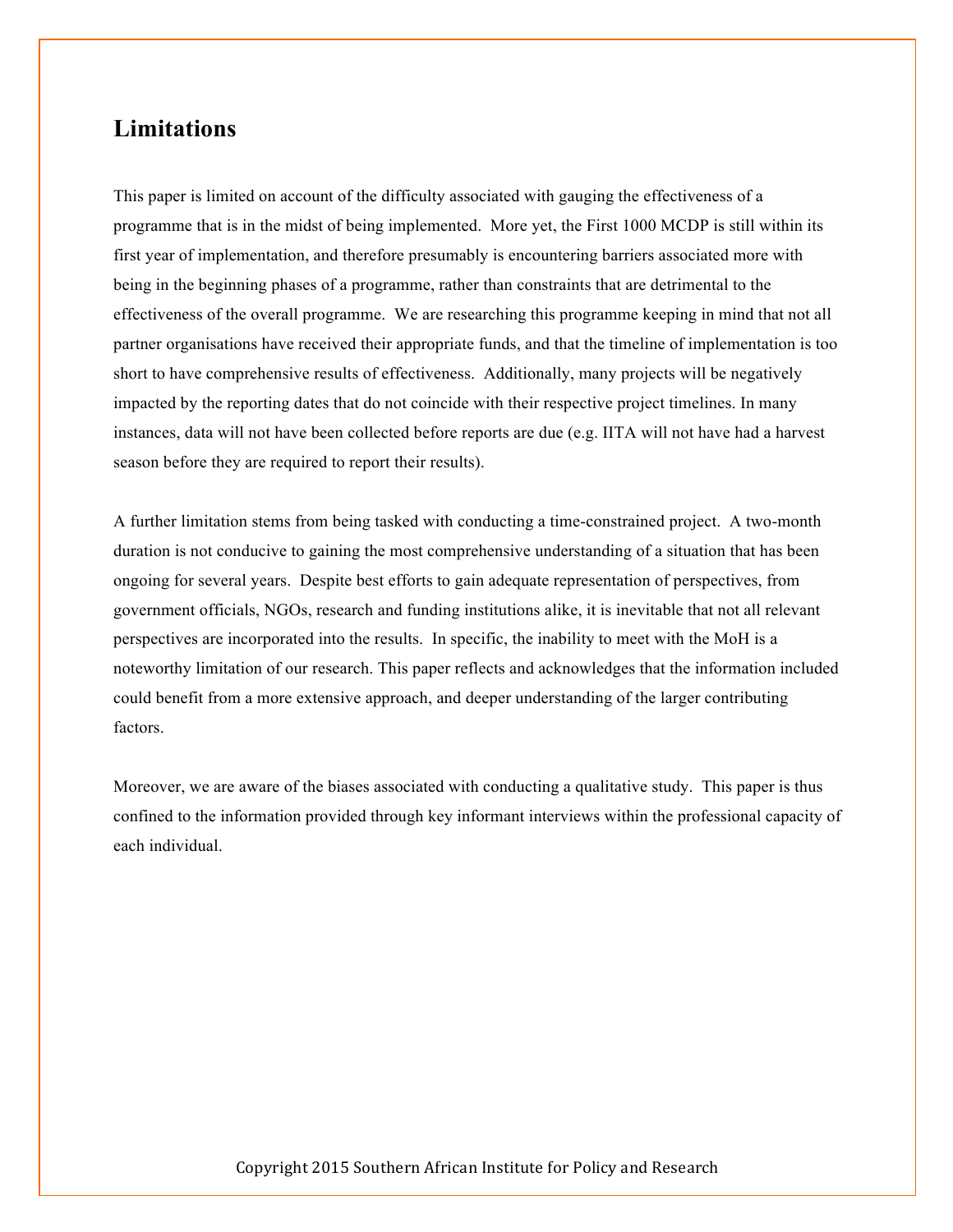## **Acknowledgments**

We would like to sincerely thank the Southern African Institute for Policy and Research for providing guidance and support throughout this research project. We would also like to thank all of the key informant interviewees who agreed to sit down with us and offer their perspective and knowledge of the First 1,000 Days Programme. The perspective we constructed would not have been possible without all those we interviewed. We would like to sincerely thank Ms. Jody Harris for being so generous with her expertise. Lastly, we would like to acknowledge the kind and accommodating people at CARE International – Zambia for hosting us and providing ample information and opportunity over the course of our research.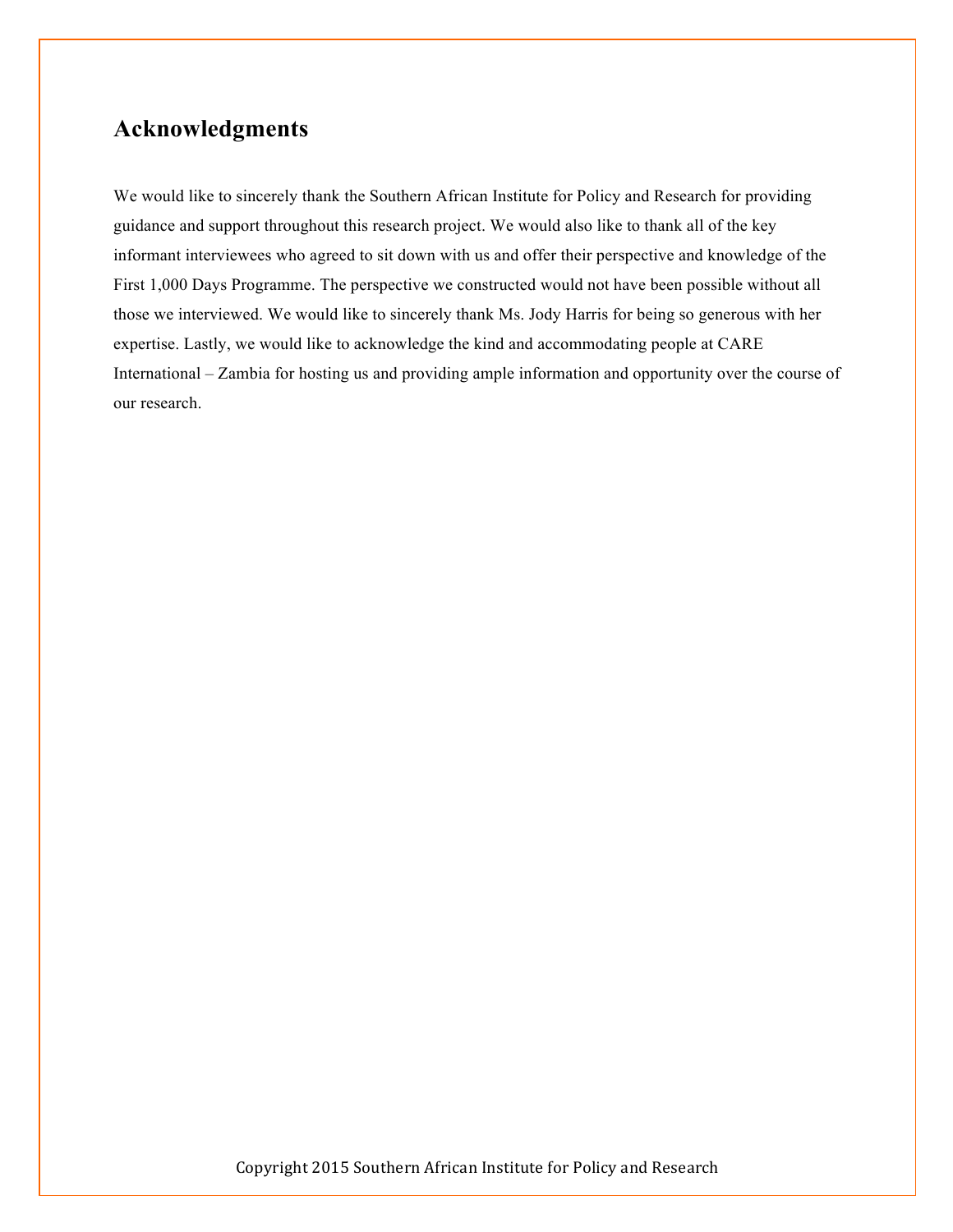### **References**

- Briend, A., Khara, T., Dolan, C. 2015. "Wasting and stunting—similarities and differences: Policy and programmatic implications." *Food and Nutrition Bulletin, Supplement 1, 15S-23S.*
- Black, R., Victora, C., Walker, S., Bhutta, Z., Christian, P., Onis, M., … Uauy, R. 2013. "Maternal and child undernutrition and overweight in low-income and middle-income countries." *The Lancet*, no 382: 427-451.
- CARE International Quarterly Reports from funded players of the First 1,000 Most Critical Days Programme. 2015. Feedback Sheet.
- Central Statistical Office (CSO), Ministry of Health (MOH), Tropical Diseases Research Centre (TDRC), University of Zambia, and Macro International Inc. 2009. *Zambia Demographic and Health Survey 2007.* Calverton, Maryland, USA: CSO and Macro International Inc.
- Central Statistical Office (CSO), Ministry of Health (MOH), Tropical Diseases Research Centre (TDRC), University Teaching Hospital-Virology Laboratory, University of Zambia, and The DHS Program ICF International. 2014. *Zambia Demographic and Health Survey 2013-14.* Calverton, Maryland, USA: CSO and Macro International Inc.
- Drimie, S., and S. Ruysenaar. 2010. ―The Integrated Food Security Strategy of South Africa: An Institutional Analysis. *Agrekon* 49 (3): 316–337.
- Garrett, J., and M. Natalicchio, editors. 2011. *Working Multisectorally in Nutrition: Principles and Practice from Senegal and Colombia*. Washington, DC: International Food Policy Research Institute.
- Global Content Partner Consortium of the GSMA mNutrition Initiative. 2015. *Landscape Analysis of Nutrition in Zambia*. [PowerPoint Slides]. Based on a desk review by GAN and in-country consultation and finalization by CABI.
- Haddad, L., Isenman. 2014. Which aid spending categories have the greatest untapped potential to support the reduction of undernutrition? Some ideas on moving forward. *Food and Nutrition Bulletin, 35(2), 266-276.*
- Harris, Jody and Drimie, Scott. 2012. "Toward an Integrated Approach for Addressing Malnutrition in Zambia: A Literature Review and Institutional Analysis." IFPRI Discussion Paper 01200. Retrieved from Poverty Health and Nutrition Division.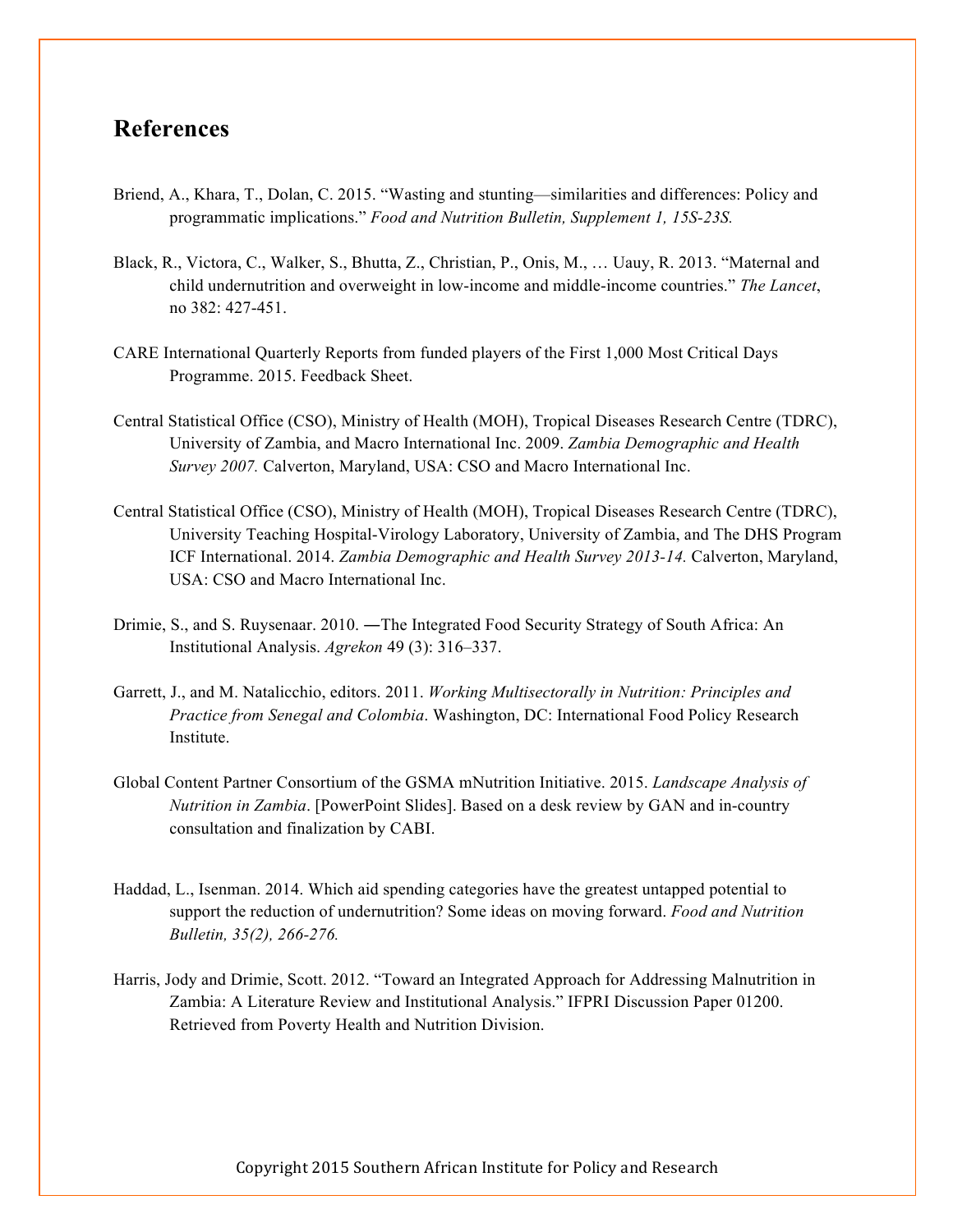- Keino, Plasqui, Ettyang, and van den Borne, Bart. 2014. "Determinants of stunting and overweight among young children and adolescents in sub-Saharan Africa." *Food and Nutrition Bulletin*, *35(2)*, 167-178.
- Lee, Olivia and Roche, Olivia. 2014. "Human Capacity Building n Nutrition through Pre-Service Education and Training: A Study of the Existing and Proposed Nutrition Training Programmes in Zambia." Occasional Paper #2014/02. Lusaka, Zambia: Southern African Institute for Policy and Research.
- Ocheke, IE and John, C and Puoane, T. 2014. "Factors influencing the pattern of malnutrition among acutely ill children presenting in a tertiary hospital in Nigeria." *African Journals Online, 41(4)*: 326-330. DOI:http://dx.doi.org/10.4314/njp.v41i4,6
- Pelletier, D., Corsi, A., Hoey, L., Houston, R., Faillace, S. Program Assessment Guide. August 2010, A2Z Project, AED, Washington, DC.
- Scaling Up Nutrition. 2013. Strategic Processes for Scaling up Nutrition. http://scalingupnutrition.org/sun-countries/zambia (accessed July 4, 2015).
- World Bank, editor. 2012. *Country and Lending Groups*. Washington, DC.
- Zambia, Ministry of Health. 2012. *The First 1,000 Most Critical Days: Three Year Programme, 2013- 2015*. Lusaka: National Food and Nutrition Commission, Government of the Republic of Zambia.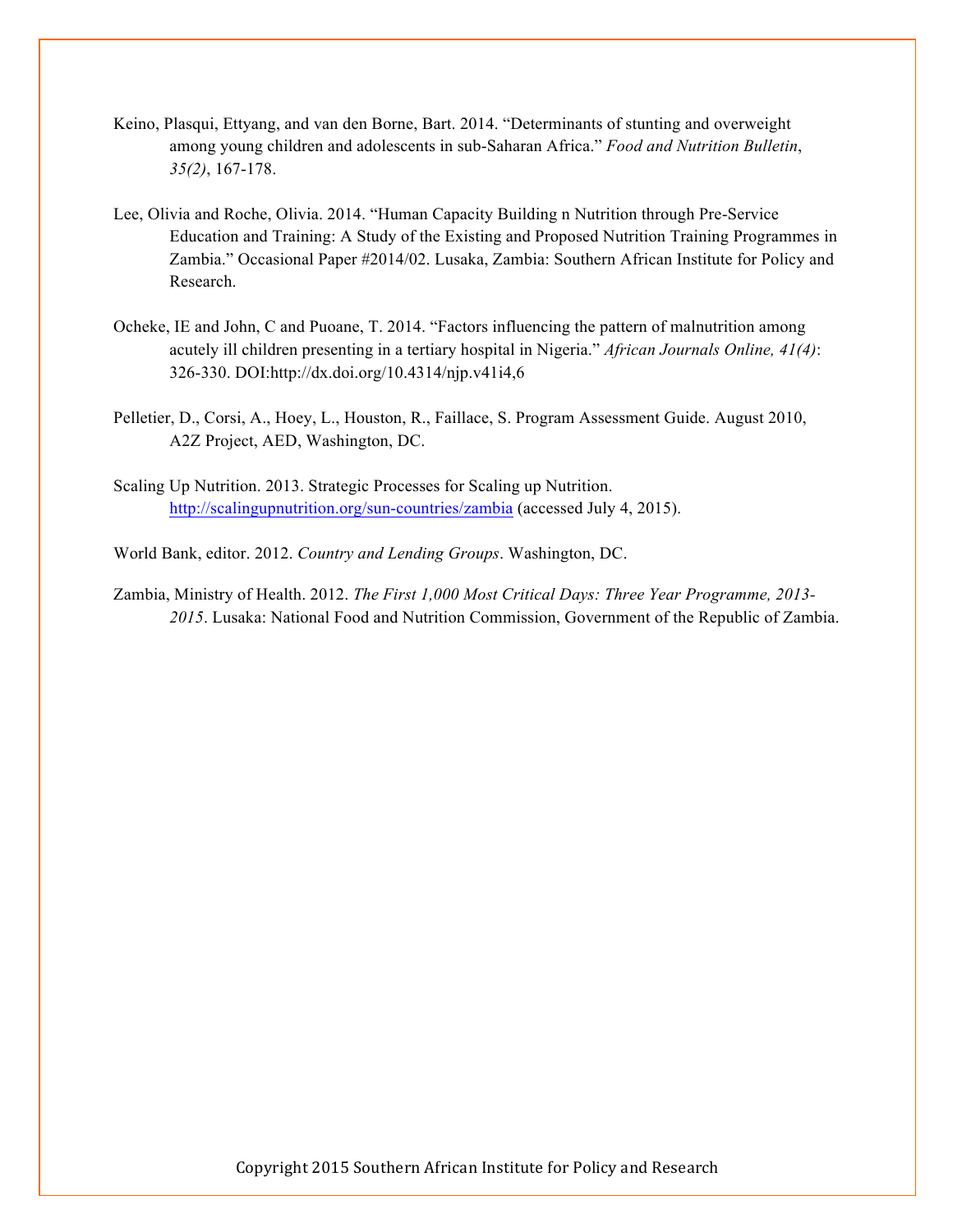# **Appendix A**

| <b>Opportunities to Adoption of Multi-sectoral Approach</b>                        |                                                                                                                                                                         |  |
|------------------------------------------------------------------------------------|-------------------------------------------------------------------------------------------------------------------------------------------------------------------------|--|
| Theme 1: Transitioning toward a more<br>nutrition sensitive nation                 | Encourages contextualizing nutrition<br>within various sectors of government<br>Helps ministries to appreciate others<br>work                                           |  |
| Theme 2: Pooling intellectual capital and<br>resources to save both time and money | Each sector contributes respective<br>expertise<br>Share resources to save time and<br>money (ie. visitng sites)                                                        |  |
| Theme 3: Maximizing impact by layering<br>and avoiding duplicity                   | Stimulates networking, capacity<br>building, technical skills<br>development<br>Layering of activities increases<br>impact and prevents misinformation<br>and duplicity |  |
| Theme 4: Offering a comprehensive<br>approach to fighting malnutrition             | Avoids players being left out of<br>planning and funding<br>Concrete funding ensures support<br>and instills confidence taking action                                   |  |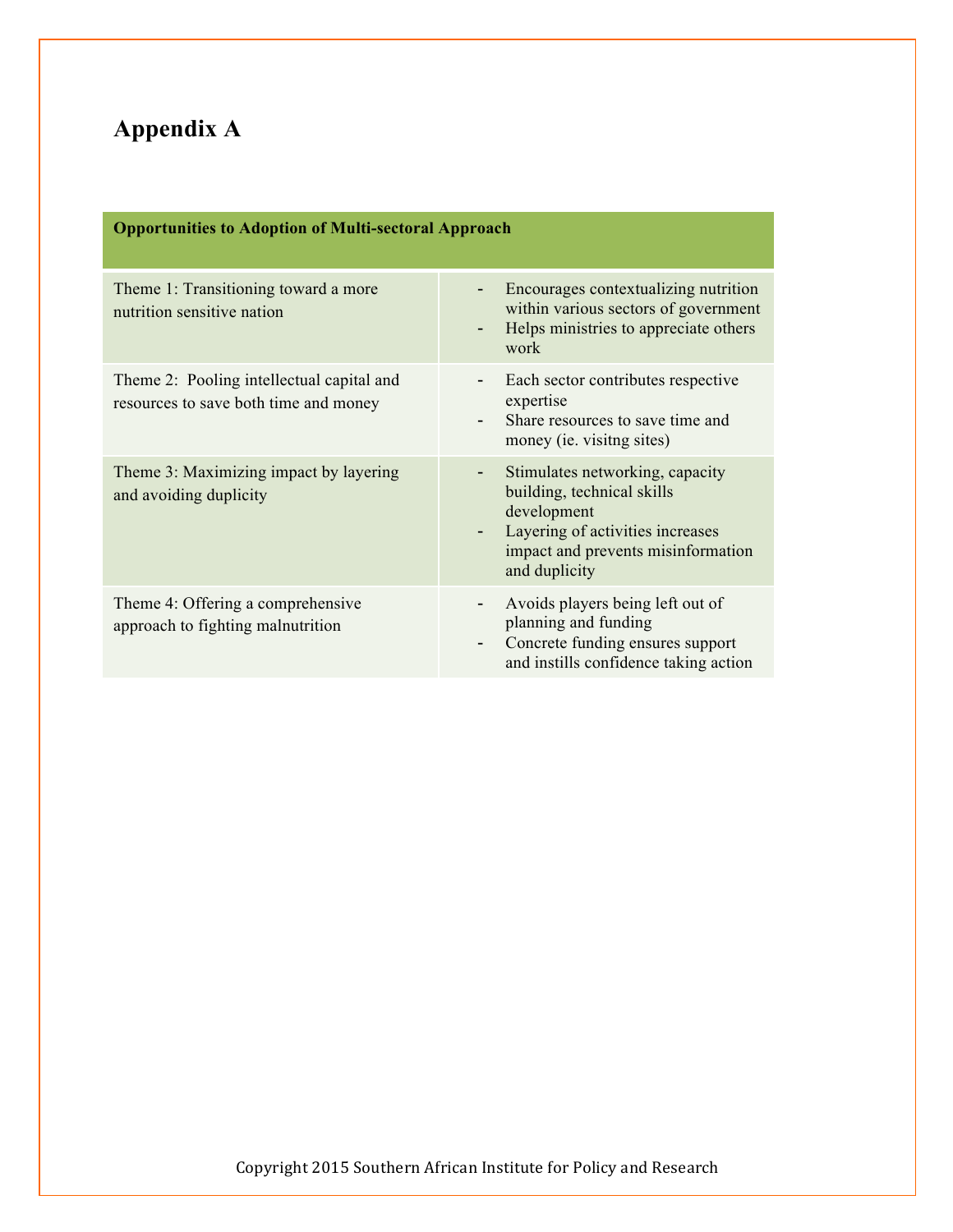# **Appendix B**

| <b>Challenges to Implementation of Multisectoral Approach</b>                        |                                                                                                                                                                                                                      |  |  |
|--------------------------------------------------------------------------------------|----------------------------------------------------------------------------------------------------------------------------------------------------------------------------------------------------------------------|--|--|
| <b>Theme 1:</b> Timing, Organisation, and General<br>Planning                        | Accounting for the time it takes to<br>develop intangible aspects of inter-<br>sectoral coordination programmes<br>Aligning programme and project<br>timelines<br>Timeliness and quality of reporting                |  |  |
| <b>Theme 2: Structures of Information</b><br>Dissemination and<br>Vertical Alignment | Implementation dissemination<br>pathway<br>Feedback mechanisms<br>$\overline{\phantom{0}}$<br>Defining roles and responsibilities<br>$\overline{\phantom{a}}$                                                        |  |  |
| <b>Theme 3: Adoption and Ownership Towards</b><br>Ensuring<br>Sustainability         | Adoption and Ownership as National<br>Agenda Priorities: Political Will<br><b>Coordinating Across Ministries:</b><br>٠<br>Challenges of the NFNC<br>Specific Needs Within Ministries:<br><b>Providing Incentives</b> |  |  |